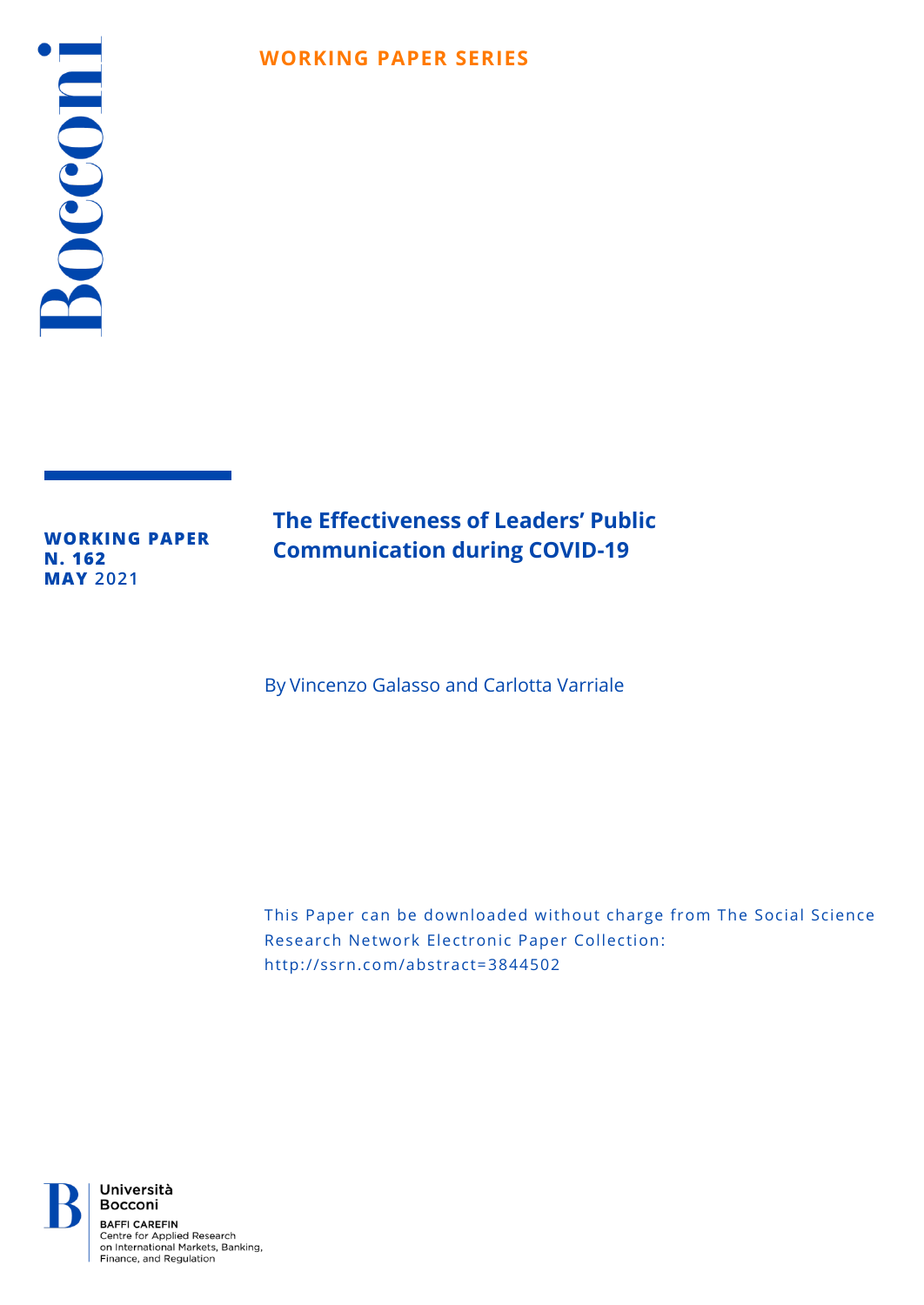# The Effectiveness of Leaders' Public Communication

# during COVID-19<sup>∗</sup>

| <b>Vincenzo Galasso</b>                   | <b>Carlotta Varriale</b>  |
|-------------------------------------------|---------------------------|
| Bocconi University, Baffi Carefin, IGIER, | <b>Bocconi University</b> |
| <b>CESIfo &amp; CEPR</b>                  |                           |

May 11, 2021

<sup>∗</sup> Corresponding author: Carlotta Varriale, Department of Social and Political Sciences, Bocconi University, via Roetgen 1, 20136 Milan, Italy, carlotta.varriale@unibocconi.it; Vincenzo Galasso, Department of Social and Political Sciences, Boc- coni University, via Roetgen 1, 20136 Milan, Italy, [vincenzo.galasso@unibocconi.ito.](mailto:vincenzo.galasso@unibocconi.ito) Vincenzo Galasso acknowledges financial support from Unicredit Fundation.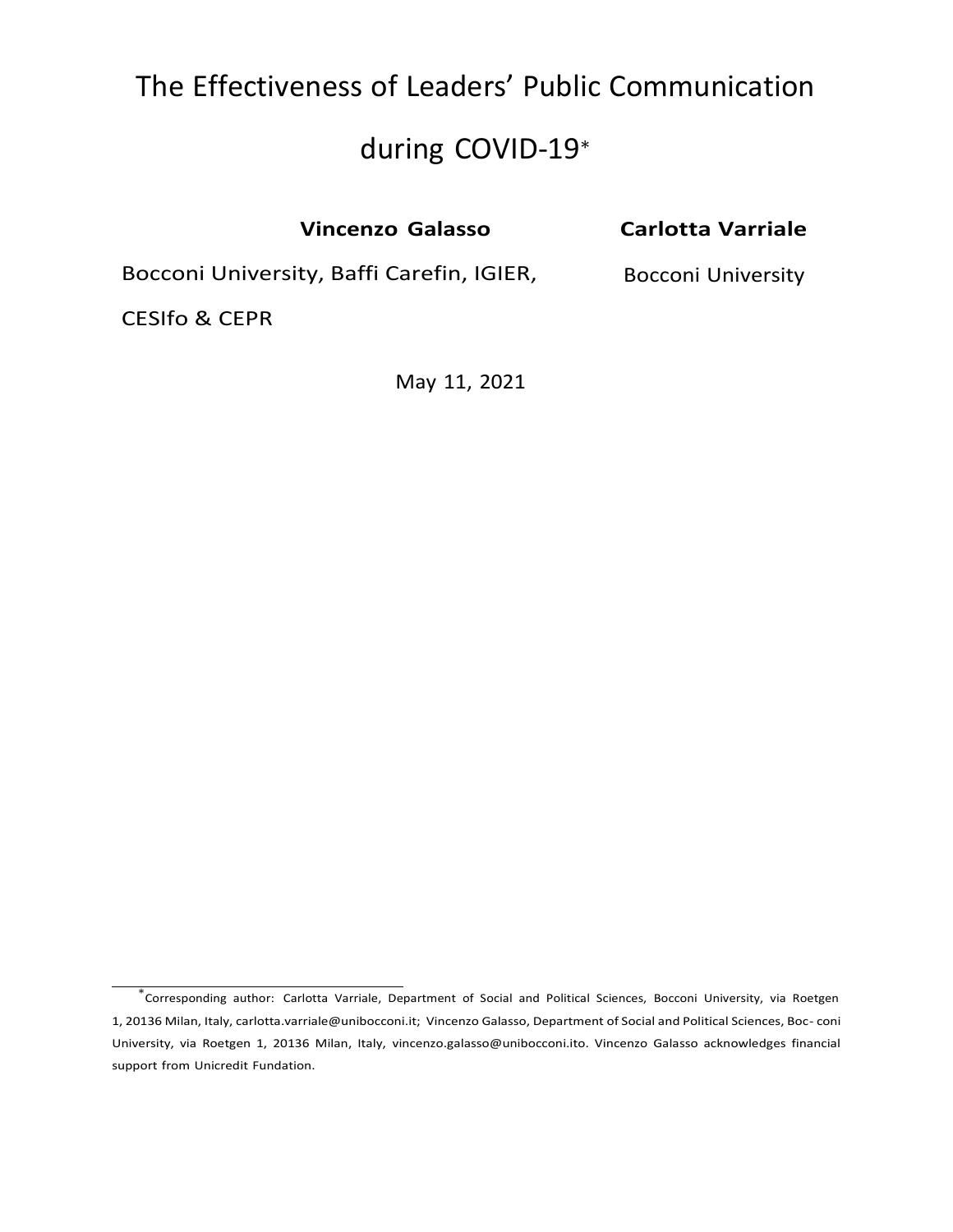#### **Abstract**

During health emergencies and economic crises, country leaders make extensive use of direct communication to inform citizens and encourage compliance. We use real-time survey data to assess the effectiveness of an unexpected broadcast speech on economic aid measures delivered by the Prime Minister in Italy – a country shocked early and hard by the COVID-19 pandemic. We adopt a quasi-natural experimental design by comparing the responses of individuals who answered the survey before and after the live speech. The leader's communication was effective in improving respondents' opin-ions on the handling of the economic crisis and in reducing feelings of anger, whereas ithad no impact on government trust or satisfaction. The effect was particularly strong among men, but not among the likely beneficiaries of the economic aids. These findingssuggest that mortality cues and war narrative were more effective than the provision of detailed information about the economic aids recipients.

Keywords: Public communication, COVID-19, crisis management, citizens perceptions, exogenous shock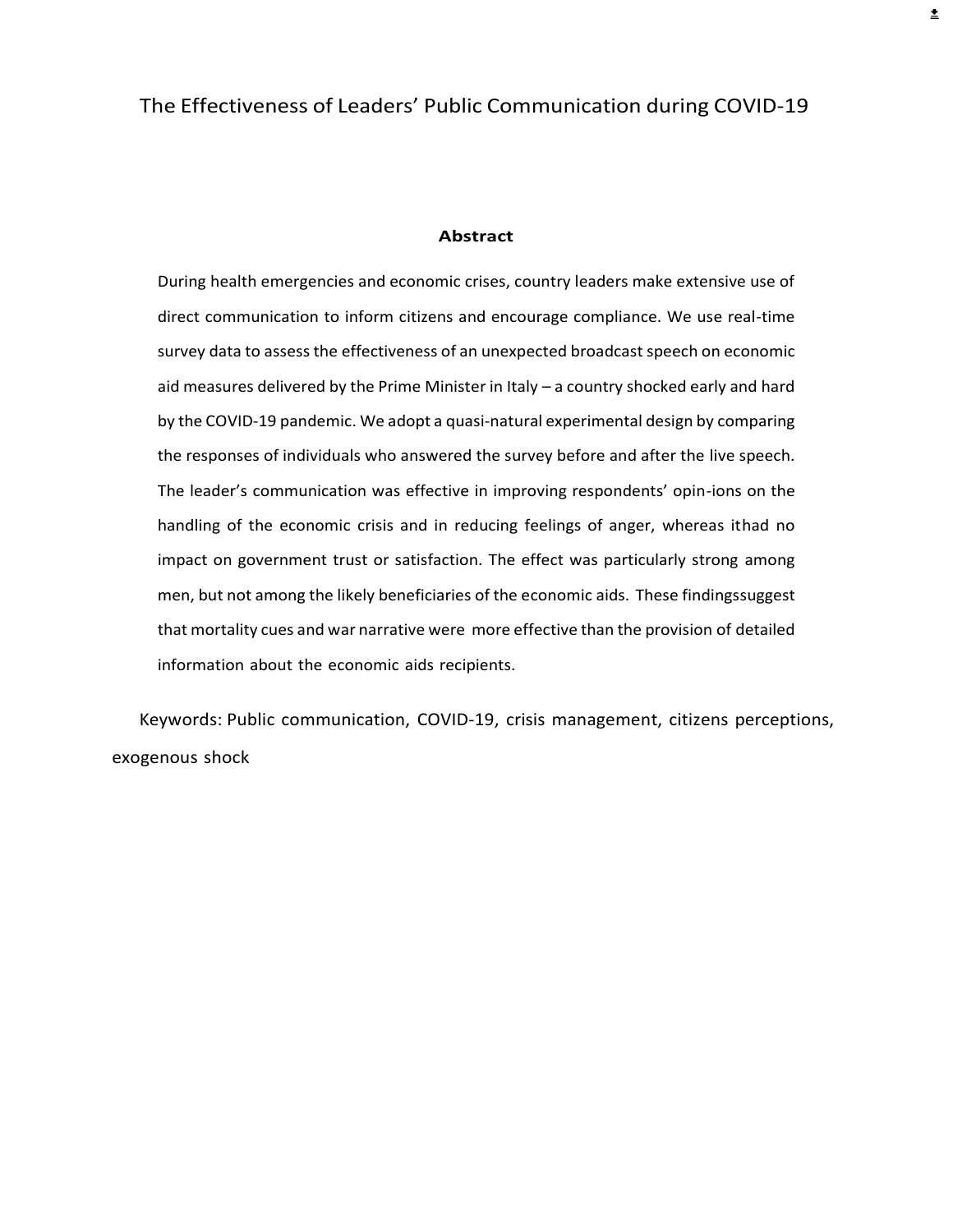# **Introduction**

COVID-19 created an unprecedented level of health and economic risk, unknown since World War II. This unexpected pandemic constituted an enormous challenge to the world leaders, who had to take actions to restrict the spread of the Coronavirus, while at the same time trying to minimize the economic impact of the lockdown measures and to keep public order. In fact, the early restraining measures adopted in many countries to contain the diffusion of COVID-19 imposed large economic costs and induced psychological strain on the population (Baldwin and Weder di Mauro, 2020; Brooks et al., 2020). Anger, fear, depression and a sense of isolation have been common feelings during the lockdown period (Kimhi et al., 2020; Tull et al., 2020). Indeed, the expected economic effects of the pandemic and the associated restrictive measures are so large that this period has already been named "the Great Lockdown", in line with the "Great Depression" of the 1930s. OECD (2020) estimates a reduction of 4.5 percent in the world GDP for 2020, with many European countries facing a drop of more than 10 percent.

All over the world, country leaders have extensively used direct public communication to address the nation in the most dramatic hours of the pandemic, albeit with different leadership styles and blame management strategies (Masters and 'T Hart, 2012; Hatcher, 2020; Boin et al., 2010; Davis and Gardner, 2012). In France, President Emmanuel Macron delivered a mobilizing speech to the nation on March 16th, invoking a war against COVID-19. In her March 22nd speech, Germany's Chancellor Angela Merkel adopted a calm and disciplined approach based on scientific evidence. Former US President Donald Trump, instead, strongly downplayed the issue and blamed the World Health Organization for incompetence. In most countries, medical authorities have issued daily reports on the evolution of the pandemic. These public communications aimed at encouraging the population to comply with the health rules and to obey the restrictive orders. In fact, in the case of highly transmissible infectious diseases, individual behavior and adherence to the rule directly determine the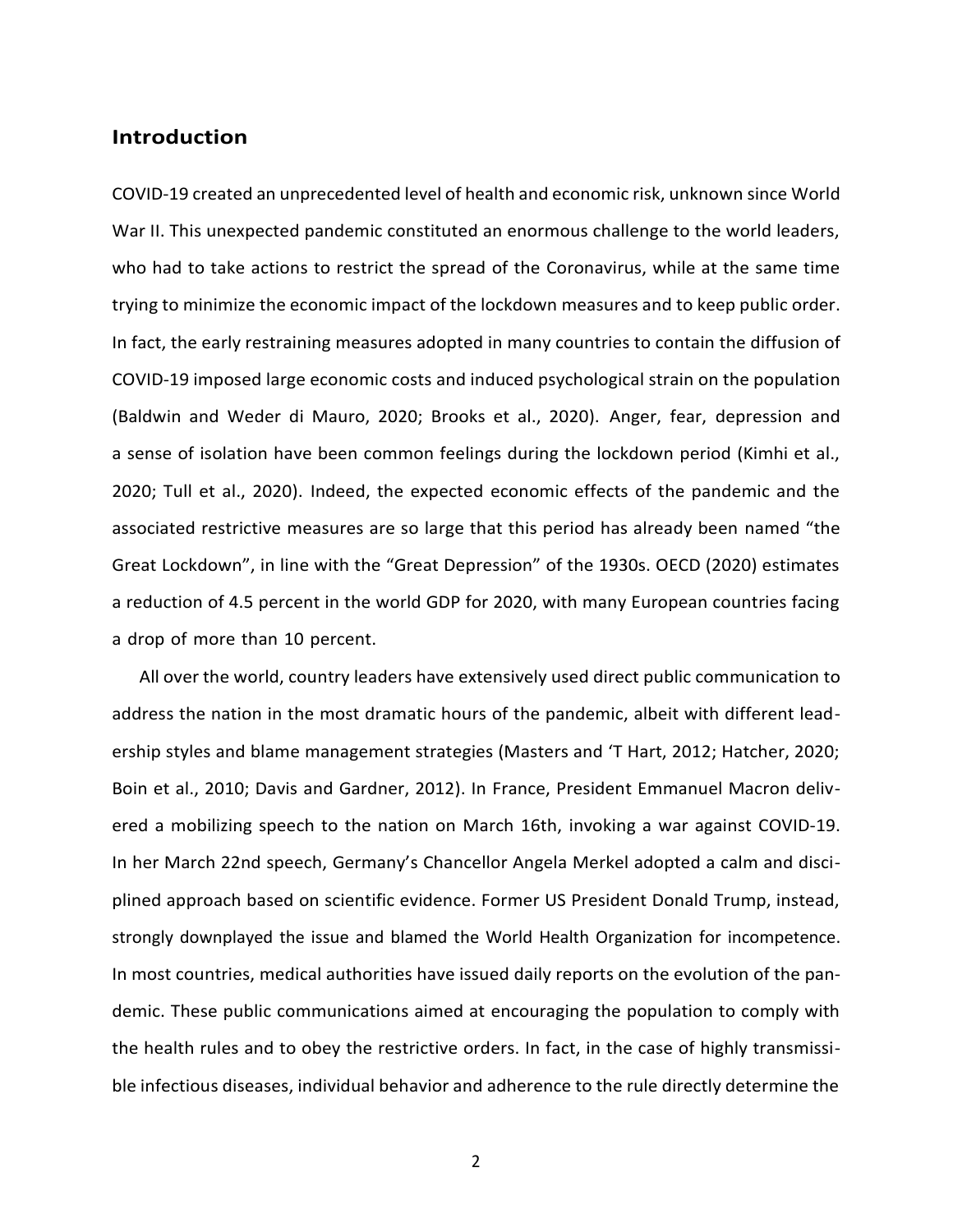collective outcome and thus the spread of the contagion (Sobol et al., 2020; Blair et al., 2017; Briscese et al., 2020). During the Covid-19 pandemic, trust in governmental institutions has been crucial to foster compliance with personal protective actions and support for key public policies (Robinson et al., 2020). Public announcements to the citizens about the availabilityof instruments of economic relief were also made to reduce the sense of fear, anger, and frustration, to reduce the chances of street protests or turmoils, and of course to score political points.

This communication effort typically followslarge shocks, such as pandemics, terrorist attacks and large natural disasters—e.g. earthquakes or extensive floods. Country leaders need to address the nation to inform about the situation and to present the policy measures taken in response to the crisis. A peculiarity of COVID-19 is the long time horizon of the pandemic. Unlike sudden, but short-term and geographically limited natural disasters, suchas earthquakes, the COVID-19 pandemic raises enormous health and economic concerns dueto its time and geographical extension. This may resemble war-time situations. Indeed, several world leaders have made use of war-related terminology in their public speeches concerning the policy measures to fight the Coronavirus pandemic (Benziman, 2020).

In this article, we assess the effectiveness of early public communication about policy measures in reducing concern, fear and anger among the population and in increasing political satisfaction with the government. We study the case of Italy, which was shocked hard and early by the COVID-19 pandemic, second only to China in its initial magnitude. Italy entered into a nation-wide lockdown on March 9th. Containment measures were further tightened on March 22nd, when all unessential productive activities were stopped, de facto bringing to a halt a large portion of the Italian economy. The Italian Prime Minister, Giuseppe Conte, made several public appearances on TV and social media to explain the evolution of the pandemic in Italy. On March 16th, he announced an urgent decree on economic matters. On March 28th, he detailed the economic policies about to be implemented in a joint TV appearance with the Finance Minister and the President of the Association of the Italian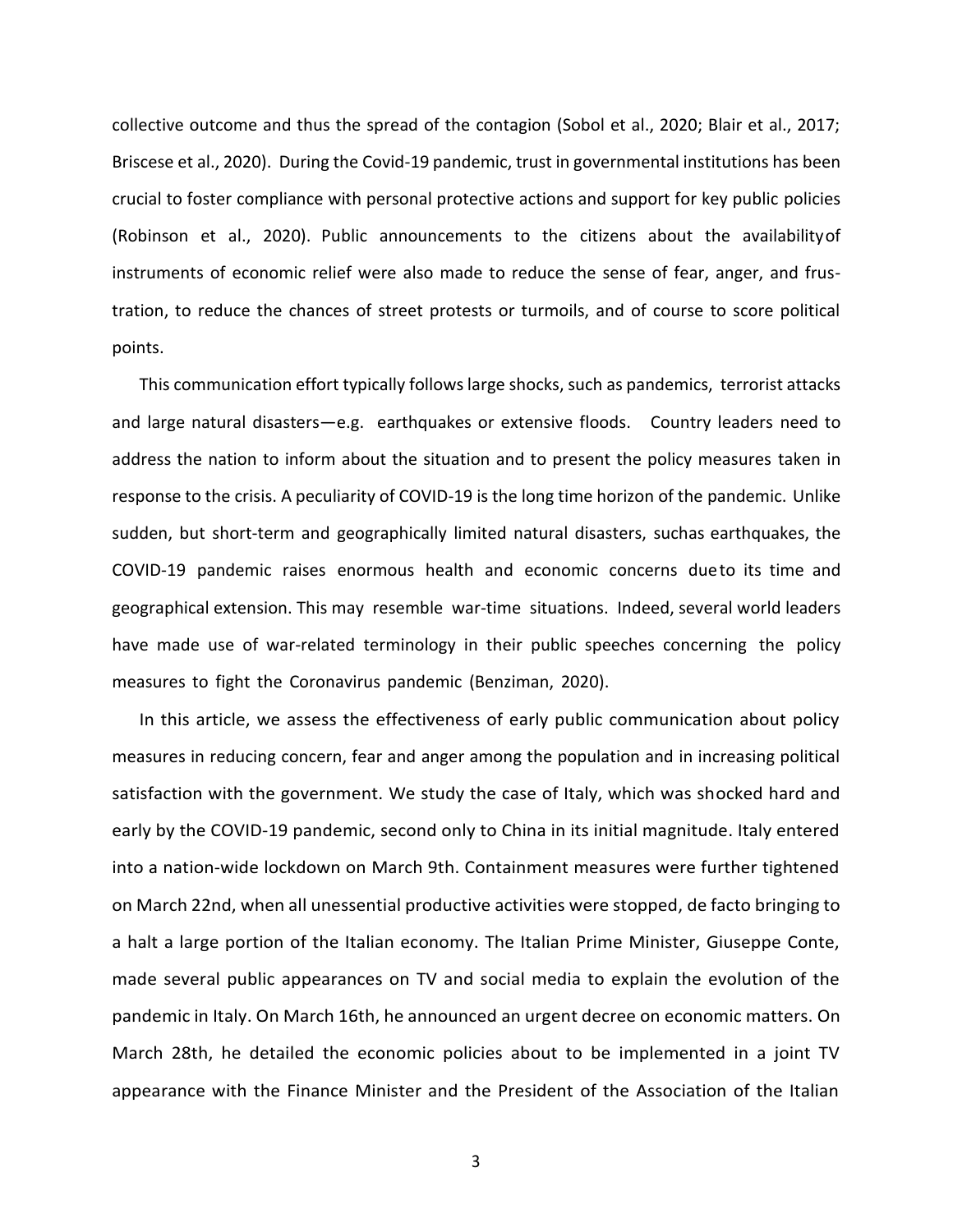Municipalities.

To evaluate the effectiveness of this public communication on the economic measure, we run a real-time survey on March 27-30 on a representative sample of 1000 Italian citizens.The survey collected individuals' opinions on the effectiveness of the government actions to face the health and the economic crisis, their self-assessed level of fear and anger and their degree of trust and satisfaction with the government. To identify the causal effect of thePrime Minister's speech on individuals' perceptions, we exploit the fact that his unexpected announcement of economic policy came on March 28th, while our survey was still underway. We can thus use a quasi-experimental design and compare the answers of individuals whotook the survey after the speech with those of individuals who responded before.

Our findings suggest that the Italian Prime Minister's TV appearance was effective in improving individuals' opinions on how the government was handling the economic crisis and in reducing anger towards the government, but had no impact on the overall trust or satisfaction for the government. This positive effect was not stronger among the likely beneficiaries of economic aids. The improvement in individuals' opinions was overwhelmingly concentrated among men. This finding is consistent with the Italian Prime Minister using war narrative and mortality salience rhetoric in his speech.

#### **Public communication during health and economic crises**

Public communication during crises has rapidly increased after 9/11, due to the occurrence of conflicts, terrorist attacks, large-scale natural disasters, and the global financial crisis. These large shocks sparked research on the daunting challenges of crisis management and the different communication styles of global leaders. In crises featuring initial surprise, high levels of threat, emotional concern in the population, and media looking for breaking news, risk communication becomes crucial (Rosenthal and Kouzmin, 1997; Glik, 2007; 't Hart, 2013; Boin et al., 2010; Boin and Hart, 2003). In the content of their speeches, public leaders are expected to engage in a crisis *sense-making* effort, to objectively detail the severity, address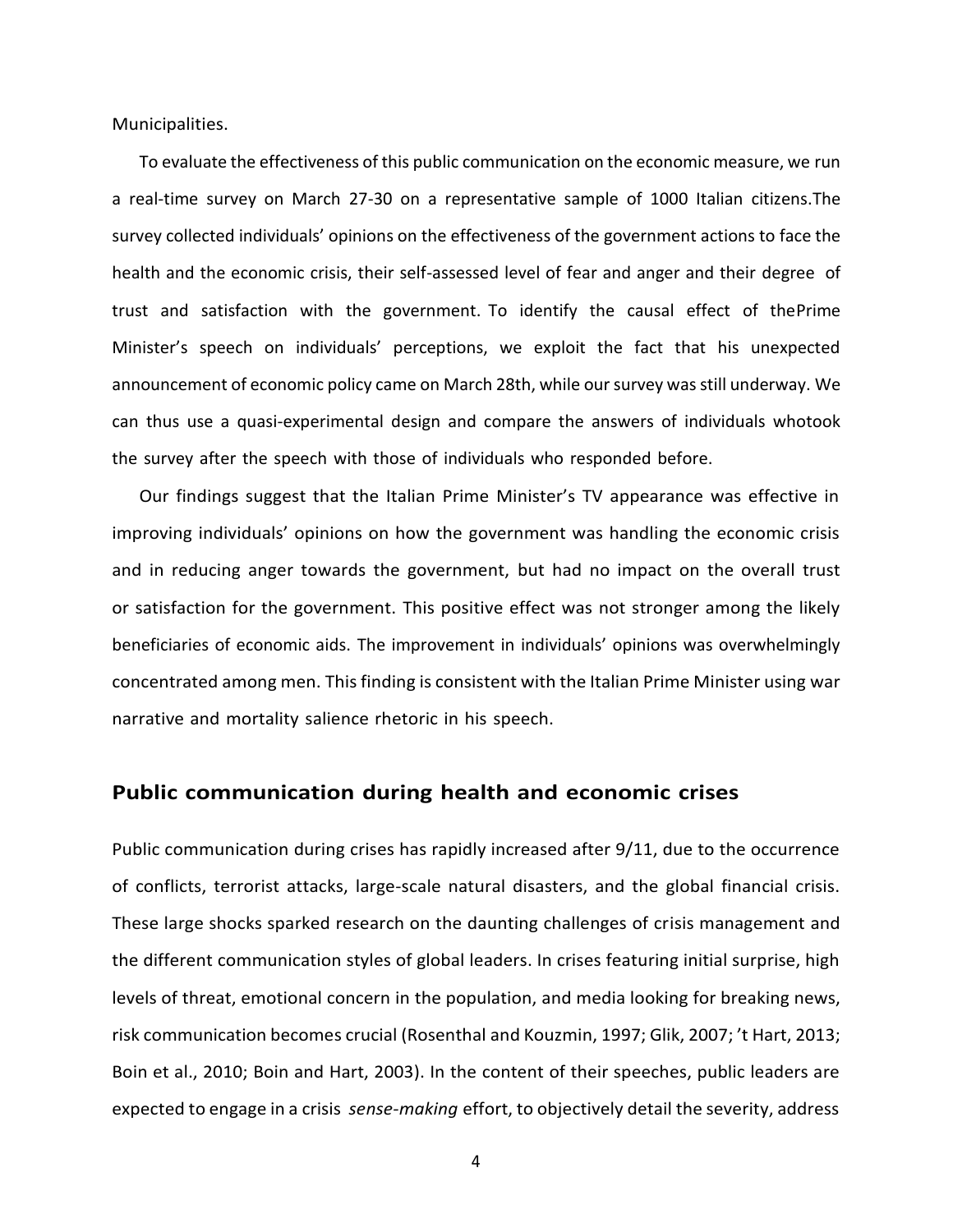possible causes, and propose policy responses (Masters and 'T Hart, 2012; Boin et al., 2009; Combe and Carrington, 2015).

The effectiveness of a speech depends on several characteristics, including being timely, detailing the policy response clearly and convincingly, and explaining the chain of causality and responsibilities (Lundgren and McMakin, 2018; Reynolds and Quinn, 2008; Masters and 'T Hart, 2012). The main goals of the communication effort are to reduce possible negative feelings regarding how leaders are handling the crisis (van der Meer and Verhoeven, 2014; Jin, 2014), to increase the citizens' morale, to promote compliance with the rules and policy measures (Connolly et al., 2020; Glik, 2007) and to gain- or regain- political support, in a *crisis exploitation* perspective (Boin et al., 2009).

To implement a successful strategy, public leaders have several tools to use during their speeches. Largely exploited are communication instruments facilitating 'blame avoidance' and 'blame-shifting' strategies (Boin et al., 2010; Bligh and Hess, 2007). In fact, public leaders may try to avoid responsibility for a crisis by arguing that this was due to exogenousfactors, outside the control of the government (Masters and 'T Hart, 2012; Traber et al., 2020). These have been termed *"institutionally and politically 'blameless' crises, where the dominant interpretation of what happened centers around exogenous, uncontrollable, unfore- seeable forces"* ('t Hart, 2013). Yet, public authorities remain accountable for promoting viable solutions, even when the shock has a clearly exogenous origin. Thus, they mighttry to find 'lightning roads' and 'scapegoats' to be held publicly responsible for crisis re- sponse. Scientific and medical advisors, or other technical specialists, often serve this role (Baekkeskov and Rubin, 2017; 't Hart, 2013; Boin and Hart, 2003).

#### Insert Figure 1 around here

We apply the normative framework deriving from the existing literature (summarized in Figure 1) to the setting of a public health and economic crisis. Political communication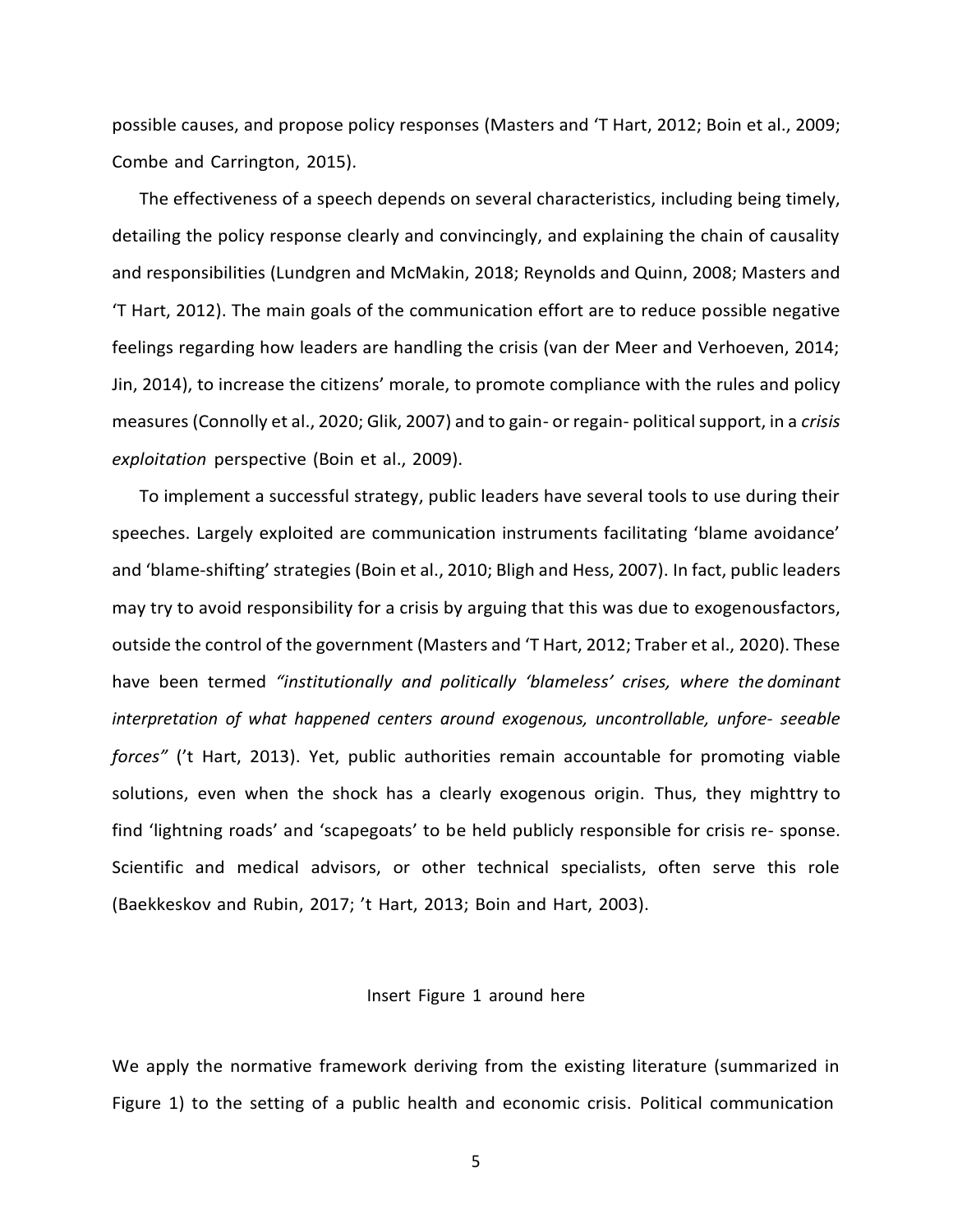and the use of specific rhetoric tools have already been proven important during financial crises and economic recessions (Bligh and Hess, 2007). We test the effectiveness of leaders' communication strategies and rhetoric during the economic crisis caused by the first wave of COVID-19 in Italy. Our first hypothesis is the following:

*H1* : Public Communication by the country leader reduces public concerns on how the government managed the economic crisis that followed the pandemic shock. It also reduces feelings of fear and anger and increases government trust and satisfaction.

Several empirical studies have assessed the effectiveness of the leaders' speeches on mass media resonance, public consensus and exit polls or public compliance with rules and policy directives. Bligh et al. (2004) examine the impact of the 9/11 crisis on the media's por- trayal of President Bush's rhetoric and on his public approval. They find an increase in charismatic content in the media that positively influenced public opinions on the Presi- dent's leadership and crisis management. Connolly et al. (2020), instead, use a randomized survey experiment to test citizens' compliance with the government's directives concerning hurricane evacuation. They find that the provision of additional policy information has no significant impact on the intention to comply, whereas unclear and uncertain informationdecreases the likelihood to comply.

In this article, we test the direct effect of public communication on the citizens' satis- faction with the economic policy measures adopted by the government and on their level of trust and satisfaction with the government. Citizens perceptions after a pandemic, which constitutes an exogenous shock requiring effective crisis management by the government, are underinvestigated in the literature. We measure these individual perceptions using a novel real-time survey.

Unlike most of the existing contributions, our empirical methodology proposes a quasiexperimental design that enables us to measure the causal impact of leaders' public com-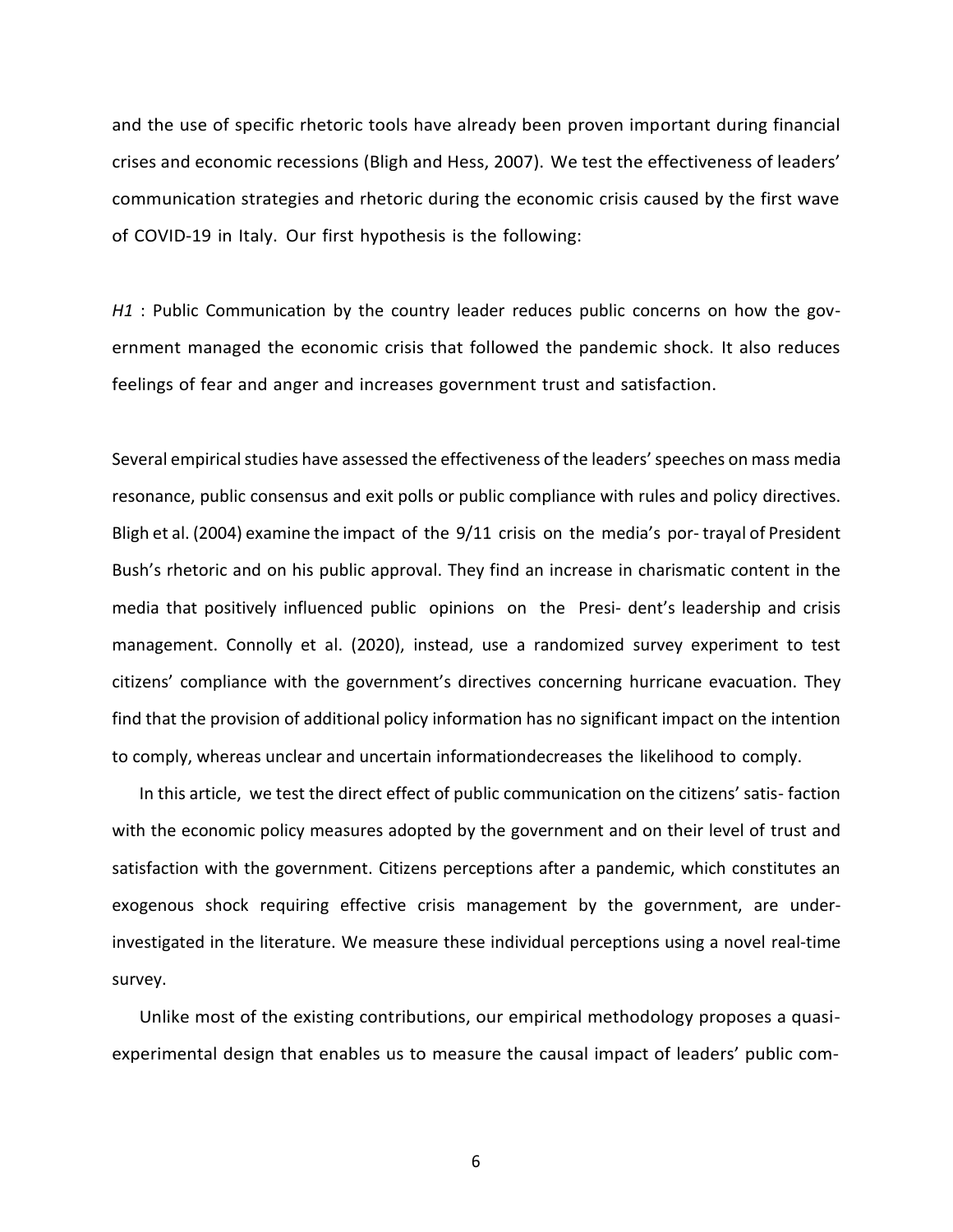munication on our variables of interest. Additionally, our survey data allow us to assess individuals' emotional reactions following a public speech. This constitutes an important aspect of leaders' crisis management, as citizens' personal feelings, especially negative ones, such as anger and fear, are closely related to the degree of blame attribution on the govern- ment (Madera and Smith, 2009; Jin, 2014).

The existing literature suggests that leaders' adherence to the standards of crisis communication affects citizens' support for health and economic measures and their level of government's trust and satisfaction. However, we do not expect the persuasiveness and effectiveness of political communication to be necessarily the same among all recipients. In fact, individuals are known to process and evaluate the same piece of information differently (Magee and Kalyanaraman, 2009). When engaging in crisis sensemaking and cognition, po- litical leaders typically adopt very different messages and strategies to target different groupsof citizens (Lamont et al., 2017; Smith, 1971; Mumford et al., 2007).

For instance, mental noise theories predict that an increase in risk perceptions can create resistance to recommended actions for certain subjects when emotional involvement causes difficulties in information processing (Baron et al., 2000). Those who are personally involved and affected tend to be more distrustful towards the authority, thus less likely to acceptand follow communications and recommendations<sup>1</sup> (Glik, 2007). The literature on economic egotropic voting also suggests a heterogeneous impact of the Italian PM's speech, according to socio-demographic categories (Naumann et al., 2016; Freire and Lobo, 2005; Freireand Santana-Pereira, 2012). In public communication involving economic issues, individuals negatively impacted by the economic consequences of the health emergency should show stronger reactions. Accordingly, we formulate our second hypothesis:

<sup>&</sup>lt;sup>1</sup>Remarkable demographic differences emerged, for instance, in citizens' response to messages concerning the correct hygienic behavior to avoid the spread of COVID-19 (Everett et al., 2020)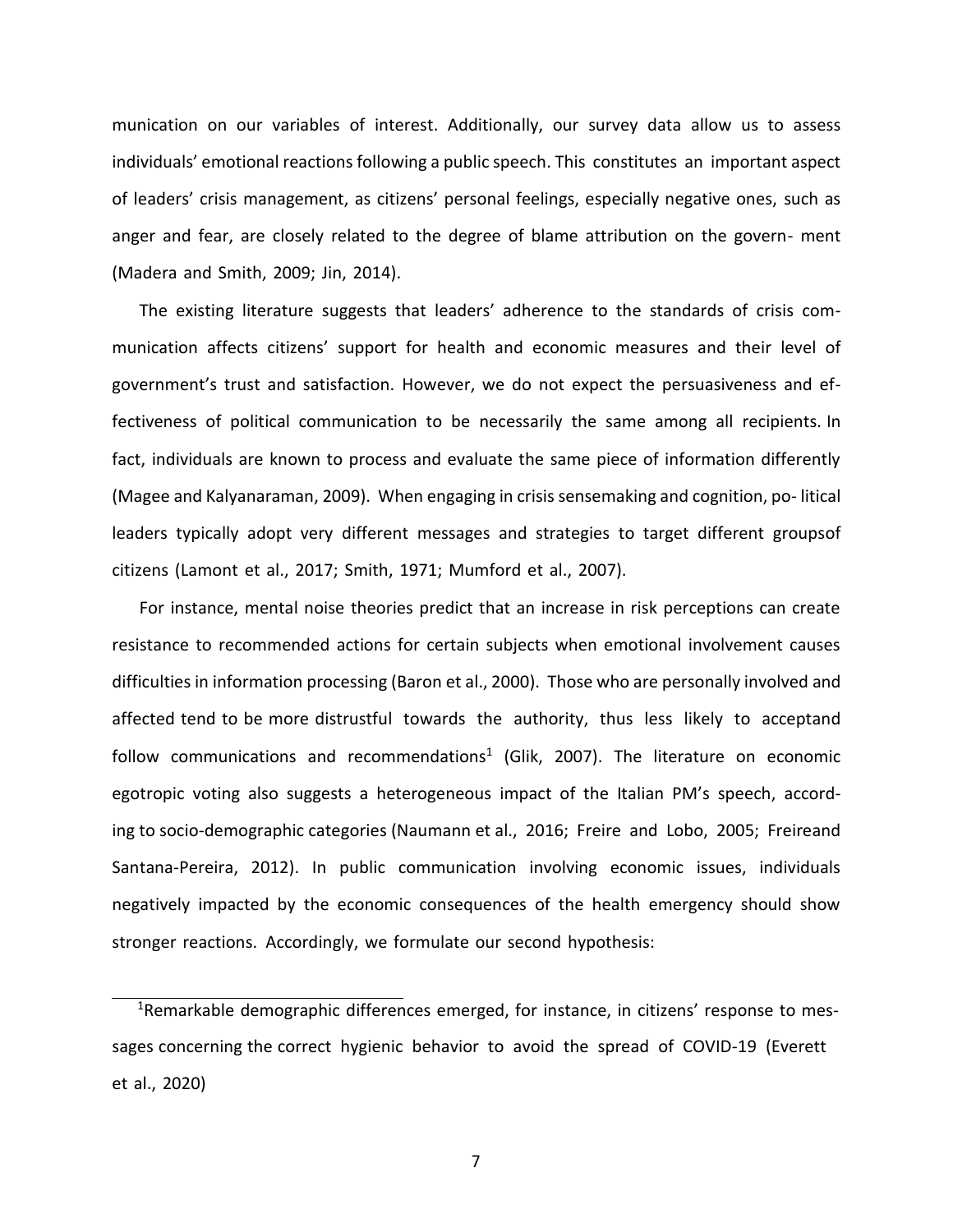*H2* : The positive effects of public communication are stronger for the beneficiaries of eco- nomic aid measures.

This article also complements the literature that studies the use of language and metaphors by public leaders in the communication of health emergencies and related crises. Militaristic metaphors are a very common rhetorical instrument for political leaders and have been used in a wide range of issues, from foreign policy (Campbell, 2015) to the fight against terrorism, poverty (Hartmann-Mahmud, 2002) or health emergencies, such as AIDS, SARS and the current COVID-19 pandemic (Nie et al., 2016).

Yet, the persuasive effectiveness of these metaphors has been largely discussed. In some instances, they have been recognized to mobilize the population and increase political participation and turnout rates, as well as confidence with and trust in government (Valentino et al., 2001). At the same time, they have also been largely criticized for promoting shame and guilt on the sufferers and for making it easier for governments to restrict people's freedom (Sontag, 1978; Ross, 1988). War metaphors also appeared in many leaders' speeches during the first wave of COVID-19. The situation was framed as a war against the pandemic, leaders argued to have a plan and asked the public for patriotism and support of the heroes, such as the medical teams (Benziman, 2020).

The use of war leadership metaphors in crisis speech might cause another source of heterogeneity in the impact, as they have a clear male-oriented connotation and appeal.<sup>2</sup> Indeed, they are strongly gendered and tend to reflect male experience more than female. This is shown also in the political communication literature studying the differences in campaigning styles between male and female leaders (Maier and Renner, 2018; Gidengil and Everitt, 2003). We thus expect the salience and persuasiveness of militaristic metaphors and rhetoric

<sup>2</sup>For instance, Koller (2004) argues that " *war can be considered a ' quintessentially masculine activity and an essential test of manhood' (Wilson, 1992, p.892) [...], the metaphor's effect on dominant masculinity is to further activate masculine patterns of behavior."*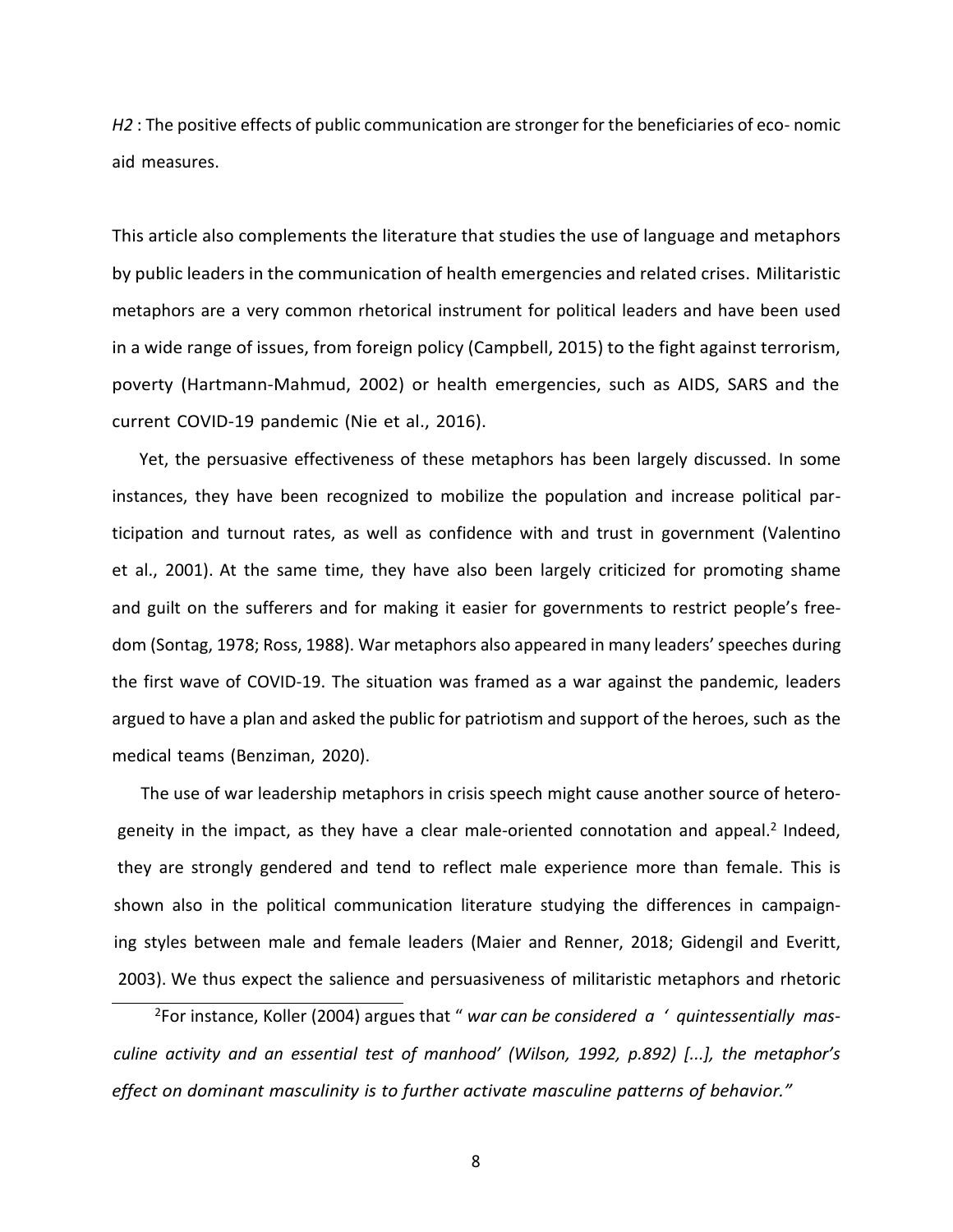to be stronger among men. $3$ 

Another tool commonly used in communications concerning emergencies and pandemic events is *mortality framing*. This language is not gender-neutral either. Subtle reminders of mortality statistics in political communication have been shown to increase the audience's preference for a charismatic candidate (Cohen et al., 2004), and to impact how people, especially men, process persuasive messages (Burke et al., 2013; Magee and Kalyanaraman,2009). This leads to the formulation of our third and last hypothesis:

*H3* : Public communication using war narrative is more effective among men.

# **Empirical setting**

To test these hypotheses, we consider the public speech detailing the economic aid plan delivered by the Italian Prime Minister, Giuseppe Conte, on March 28th, during the initial

phase of the lockdown in Italy.<sup>4</sup> The first official contagion of COVID-19 in Italy was reported on February 21st, but in just a week the confirmed cases escalated to more than 1000. The first localized lockdown, with people allowed to leave their homes only to buy food and medicines, was implemented on February 23rd and affected around 50,000 residents of several small municipalities in Northern Italy. On March 5th, all Italian schools were closed. Three days later, the lockdown was extended to almost all Northern Italy, and, on March

11th, to the whole country. All commercial and retail businesses, except those providing essential services, were forced to close. Italian citizens could leave their homes only for urgent

necessity reasons and carrying a self-declaration document. On March 21st the lockdown

<sup>3</sup>Gender differences in the use of war metaphors also emerge in the general public. In the UK, male Twitter users are more likely to frame COVID-19 in war-related terminology, whereas women to mention their anxiety about the health effects (Thelwall and Thelwall, 2020).

<sup>4</sup>The full English translation of the speech can be made available upon request.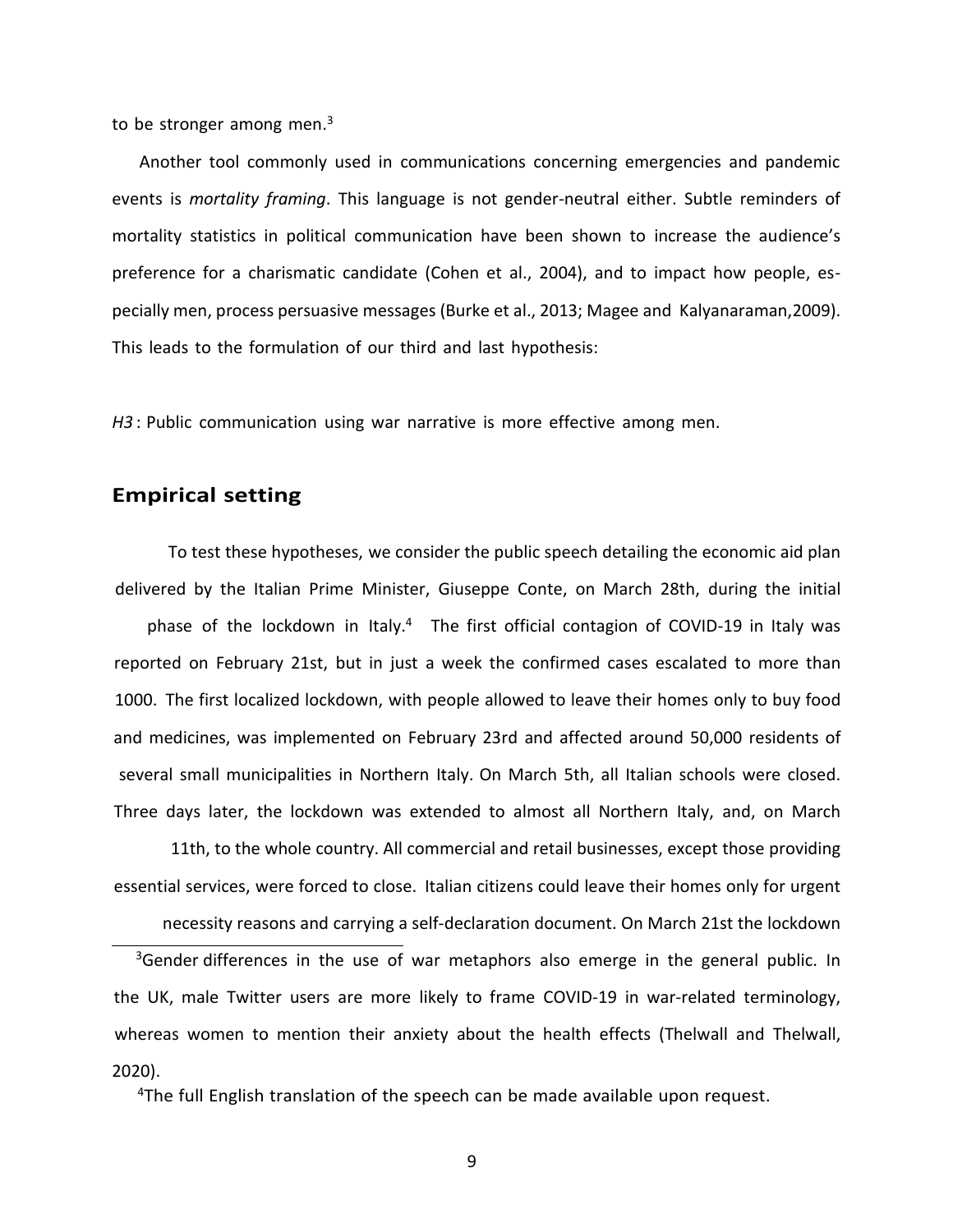was hardened, leading to an almost complete shutdown of the Italian production system,which lasted until May 4th.

During this difficult period, the Prime Minister addressed the nation on several occa- sions to announce the restrictive measures. On March 16th, he announced an economic plan worth 25 billion Euros. On the 28th, he detailed the economic aid measures decided by the government. Figure 2 shows a timeline of the events and Prime Minister's announcements.

#### Insert Figure 2 around here

The live broadcast on March 28th of the Prime Minister's speech was largely unexpected. Mr. Conte began his speech by providing the number of people thus far infected by the virus in Italy and the number of victims. These opening remarks represent a clear example of *mortality salience* in communication, with death-related information and cues used to maximize persuasiveness.

Mr. Conte reassured the audience that the government was carefully monitoring the trends of the contagion and following the recommendations of the technical and scientific committee<sup>5</sup>. He then turned to the core content of the speech, which was the descriptionof the economic measures taken by the government to counteract the negative effects of the crisis. Mr. Conte announced a Prime Minister Decree, which transferred a solidarity fund worth 4.4 billion Euros, plus an additional 400 million, to the Italian municipalities for themto issue shopping vouchers to citizens and families. He also guaranteed the effort of thepublic administration to speed up the payment of all welfare provisions. Importantly for testing Hypothesis 2, Mr. Conte cited the specific categories of workers who were eligible fora monthly bonus of 600 Euros.

<sup>5</sup>These have often been associated to lightning rods and scapegoat strategies for blame avoidance by public leaders during crises. See Baekkeskov and Rubin (2017) and Hood (2010)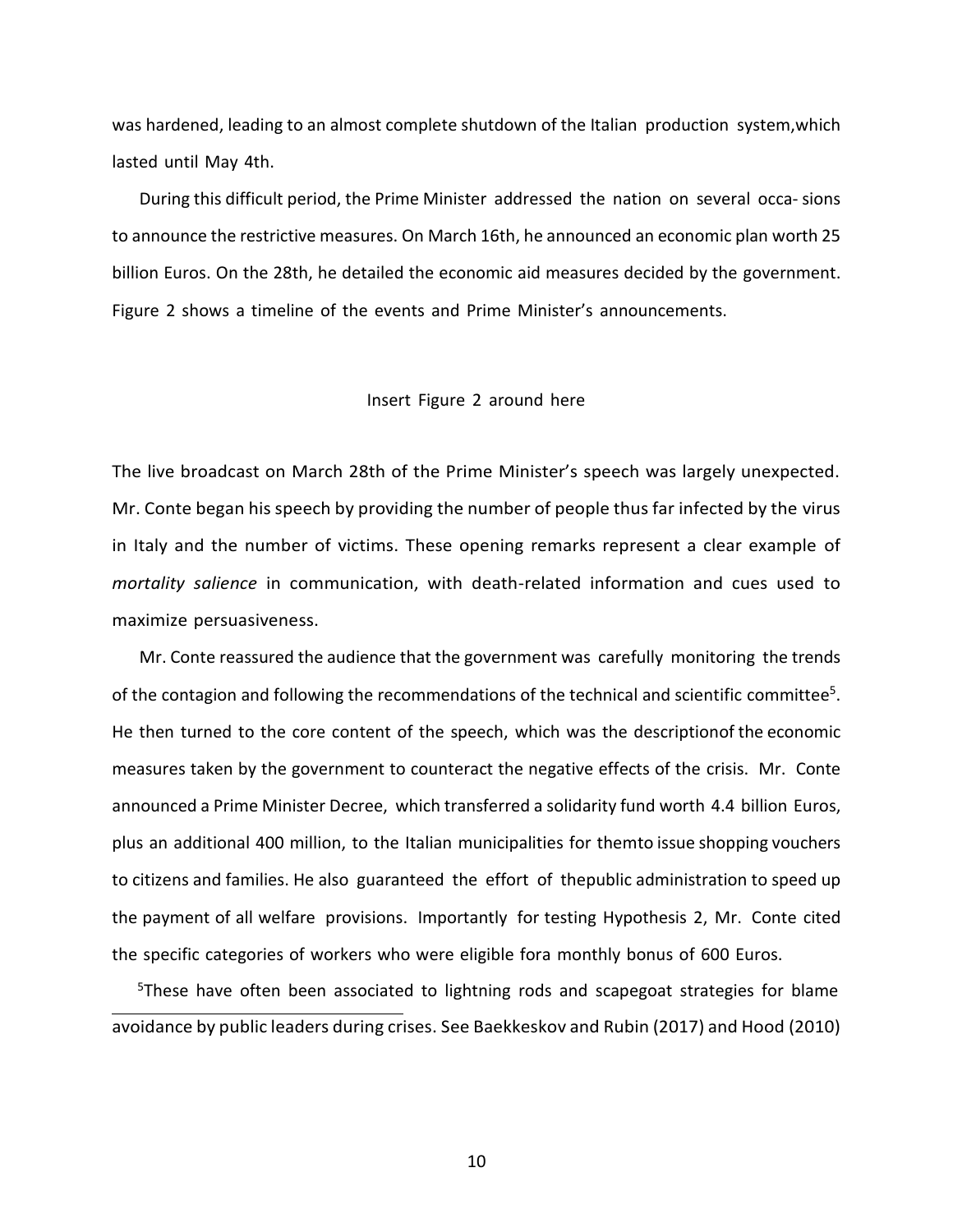In his speech, Mr. Conte used the semantic sphere of conflict and war. City mayors, who were crucial in the allocation of the new funds, were described as the first *watchmen* of the organizational machine of the State, the outposts of the territory as well as the first *antennas*  directly exposed during the emergency phase. This speech represented an impor-tant element in the government strategy of consolidating trust and confidence – particularly among individuals likely to benefit from the announced economic measures.

#### **Data and methods**

To evaluate the public response to the Prime Minister's communication, we use survey data collected from March 27 to March 30 as part of a cross-national and comparative project on COVID-19.

The large set of questions asked in the survey allows us to tease out several aspects of the individuals' perceptions and attitudes towards the government and the Prime Minister. Answers vary on a 1 to 5 scale from "very insufficient" to "too extreme". We construct a dummy variable taking value 1 if the individuals responded "insufficient" or "very insufficient" (which occurred 35 percent of the time for the health measures and 55 percent for the economic measures) and 0 otherwise. We use two questions on the individuals' trust in the government and Prime Minister and one on government satisfaction, with answers being "Yes" or "No". Finally, we use questions on individuals' self-declared level of fear and anger regarding the overall pandemic situation and specifically towards how the government is handling it, on a 0-10 scale from "none" to "very high".

To identify the causal effect of Mr. Conte speech on these outcomes of interest, we exploit the fact that his TV appearance occurred during our survey, which ran from March 27 to March 30. Mr. Conte's speech took place on March 28th, 2020, and lasted 35 minutes from 7.35 p.m. to 8.10 p.m. Hence, some individuals–more precisely, 739– happened to respond to our survey before the speech, whereas others–exactly 247– after, and a few other– namely, 14– during the speech. The first group could not have been influenced by the speech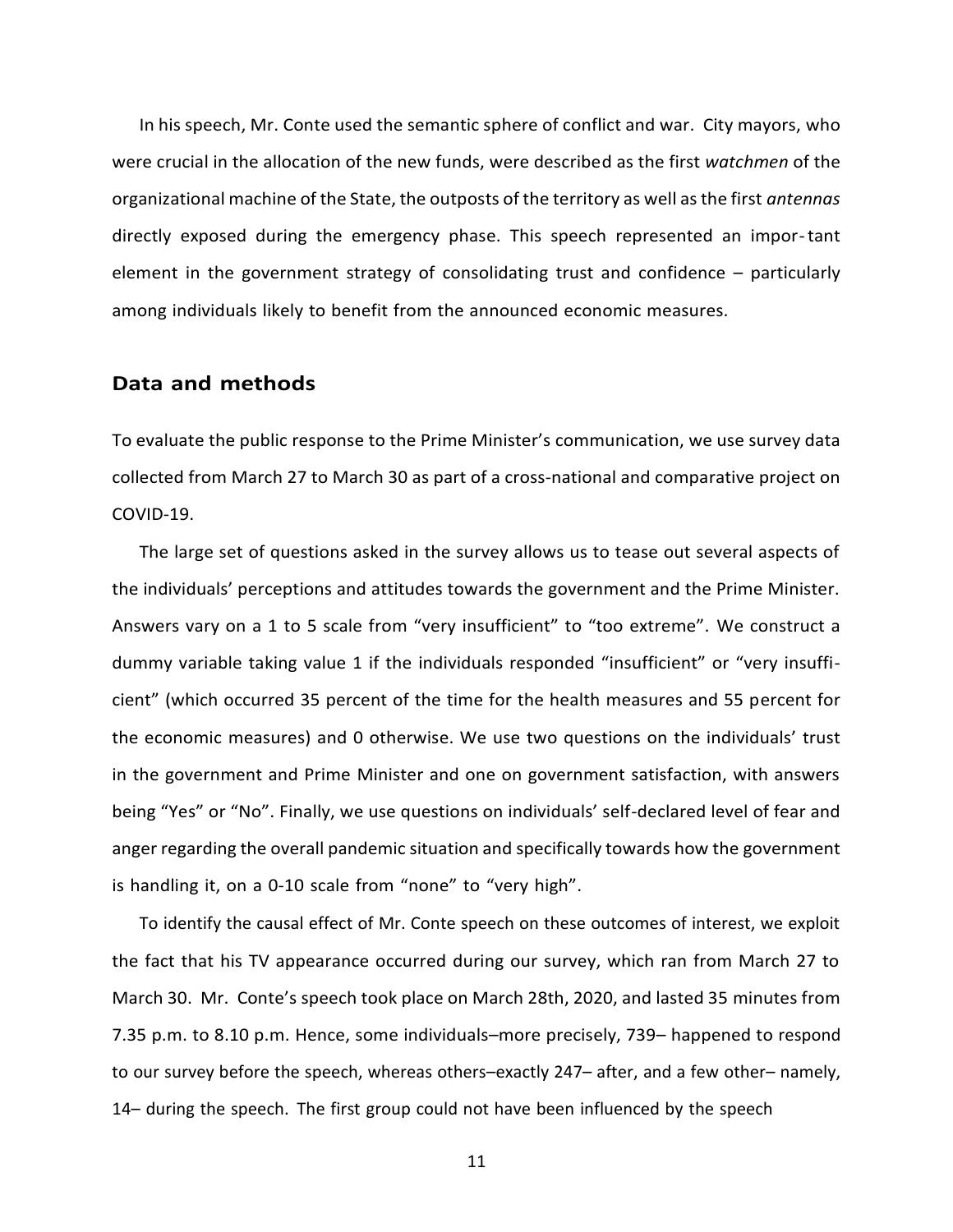and can thus be taken as control group, while the second might have watched it and be affected. Hence, it represents our (treatment) group of interest. We drop from the sample the fourteen observations related to the individuals who responded during the speech. The Prime Minister TV appearance was unplanned and largely unexpected, as the announcement of the TV event came only approximately 45 minutes before the speech. Thus, the allocation of the respondents into the two groups (treatment and control) can be considered as good as random.

Table 1 confirms that the two groups of respondents, answering before and after thespeech, are balanced in terms of the main socio-demographic characteristics<sup>6</sup>. Table 2 pro- vides a correlation matrix.

#### Insert Table 1 and Table 2 around here

Moreover, Figure 3 shows that the frequency of the responses does not vary abruptly around the time of Mr Conte's speech (highlighted as red bars in Figure 3). Had some respondents waited till the end of the broadcast to fill the questionnaire, we would have observed an abnormal distribution of respondents right after 8.10 p.m. Hence, the smoothness of thedensity function in Figure 3 is reassuring about the fact that individuals did not select into answering before or after the speech.

#### Insert Figure 3 around here

To measure the causal effect of the Prime Minister's speech on the outcome variables of interest, i.e., our first hypothesis, we use the following models:

 $6$ Statistical t-tests are unable to reject the null hypothesis that the difference in the means of all the variables (but the dummies of being unemployed and a part-time worker) are equal between the treatment and the control group. In one specification of our regression model, we control for all these covariates.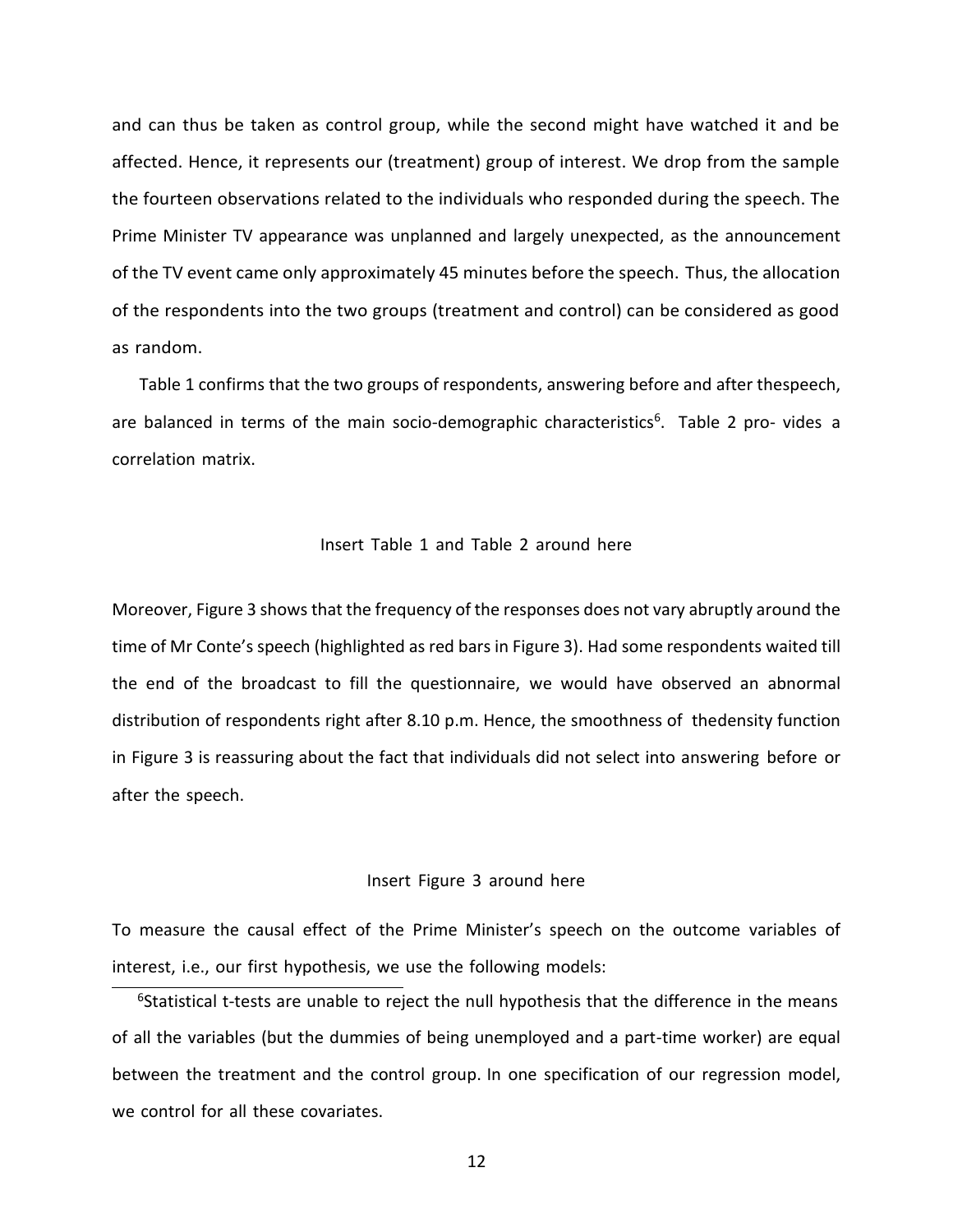$$
Y_i = \mathbf{G}_0 + \mathbf{G}_1 \text{Treated}_i + \mathbf{G}_2 X_i + \mathbf{e}_i \tag{1}
$$

$$
E(Y|X) = \Phi(a_0 + a_1 \text{Treated}_i + a_2 X_i)
$$
 (2)

where the linear regression in Eq (1) is used when the outcome variable  $Y_i$  is continuous (feeling of fear and anger regarding the pandemic situation and how the government is handling it) and the probit regression in Eq (2) is used when the outcome variable  $Y_i$  is a dummy (government economic and health measures are inadequate, trust in the Prime Minister and government, government satisfaction).

Treated is a dummy variable taking value 1 for individuals responding to the survey after Mr Conte's speech and 0 otherwise.  $X_i$  is a vector of individual control variables, which include: gender, age groups (young, i.e., 18-34 years old, adults, i.e., 35-59 years old,and old, i.e., 60+); income quartiles; education (no high school, high school, and college); occupation (blue-collar, service worker, white-collar, and no occupation); employment type (full-time worker, part-time worker, self-employed, unemployed, and out of the labor force);a dummy for self-reported health status (good or not); the self-reported number of diseases; macrogeographic areas (north-west, north-east, center and south); political party voted inthe 2018 political election (Forza Italia, Fratelli d'Italia, Lega, Liberi e Uguali, M5S, Noi Italia, PD, Potere al Popolo, no vote). Standard errors are clustered at province level.

To test our second and third hypotheses, we run two specifications, which include the interaction between the treatment dummy and an individual characteristic of interest. Asbefore, the linear regression in Eq (3) is for continuous variables and the probit regressionin Eq (4) for dummy variables.

$$
Y_i = a_0 + a_1 T
$$
reated<sub>i</sub> + a\_2X<sub>i</sub> + a\_3Z<sub>i</sub> + a\_4Z<sub>i</sub> \* Treated<sub>i</sub> + e<sub>i</sub> (3)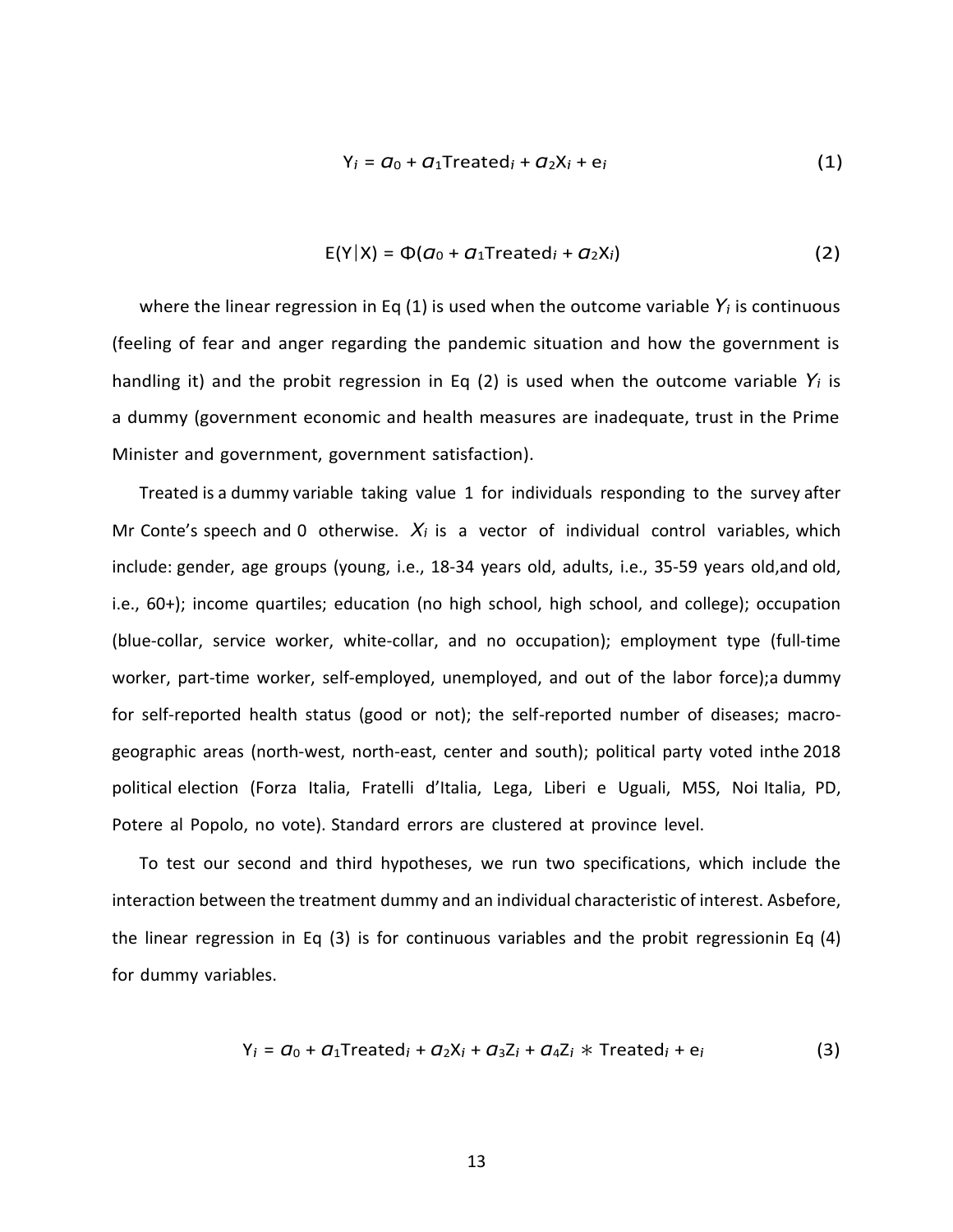$$
E(Y|X) = \Phi(a_0 + a_1 \text{Treated}_i + a_2 X_i + a_3 Z_i + a_4 Z_i \times \text{Treated}_i)
$$
\n(4)

In this case, the main coefficient of interest is the interaction between the treatment dummy and the individual characteristics in vector  $Z_i$ . To test Hypothesis 2, we concentrate on the individuals who may expect to be directly affected by the announced economic measures. First, we construct a dummy variable "affected" that identifies the direct recipients of the policy, as described in Mr. Conte announcement.

Using the Italian national statistics professional codes, we identify the following categories of affected workers: self-employed entrepreneurs of small, medium or large enterprises; selfemployed architects, engineers, merchants, artists and scientific or healthcare professionals; workers of the farming and agriculture industry or in construction or artisans or gardeners; show business workers and non-qualified workers in the commerce or service. Second, we consider the survey respondents who report that they stopped working. Third, we selectindividuals based on family income. We expect idle workers and low-income persons to more likely to be eligible for shopping vouchers. Finally, to test Hypothesis 3, we focus onthe interaction of the treatment dummy with the gender dummy. Standard errors are also clustered at province level.

#### **Results**

Tables 3 to 5 present the results of our empirical analysis. In Table 3, Panel A, we show the marginal effects of Probit regressions for the dummy outcome variables, while in Panel B we report the estimated coefficients of the linear regression for the continuous outcome variables. The Prime Minister's speech had a strong impact on individuals' perceptions about the adequacy of the government's economic measures.<sup>7</sup> The probability of an individual <sup>7</sup>Since we unable to verify whether respondents answering the survey after March 28th have effectively watched Conte's speech or read the related news, our results are to be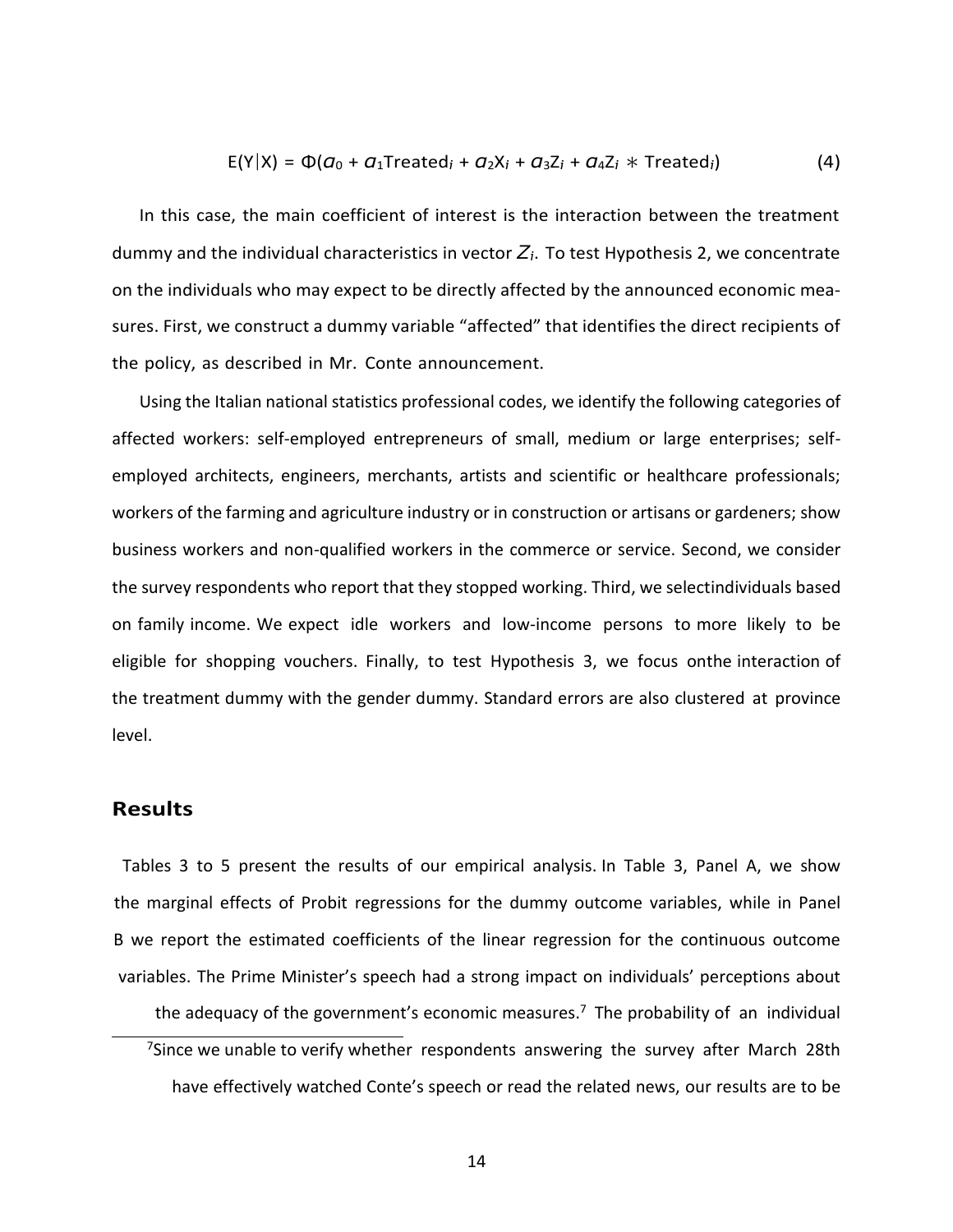considering the economic measures inadequate drops by almost 11 percentage points, in both specifications, without (Panel A, column 1) and with individual controls (Panel A, column 2). Instead, the speech does not affect individuals' perceptions about the adequacy of the government health measures (Panel A, columns 3 and 4), nor their trust in the government (Panel A, columns 5 and 6) or in the Prime Minister (Panel A, columns 7 and 8), nor their satisfaction for the government (Panel A, columns 9 and 10). Hence, Mr. Conte's presentation of economic aid measures was extremely effective in modifying individuals' opinions on how the government was handling the economic crisis. Yet, this effect did not carry over to the health measures, nor to a more general appreciation of the government in terms of trust and satisfaction.

Mr. Conte's speech was instead quite successful in modifying individual feelings. As shown in Table 3, Panel B, the speech reduced the degree of anger towards the govern- ment (Panel B, columns 1 and 2), albeit not towards the overall COVID situation (PanelB, columns 5 and 6). Feelings of fear, both regarding the action of the government (PanelB, columns 3 and 4) and the overall COVID-19 situation (Panel B, columns 7 and 8), were unaffected. Taken together, these findings provide supporting evidence for a positive role of the leader's public communication during the crisis, as stated in Hypothesis 1. Mr. Conte's speech had a large positive effect on individuals' perceptions regarding the economic issues, which represented the core of his message, and it also managed to reduce anger towards the government.

#### Insert Table 3 around here

Table 4 presents the results of the second analysis, in which we test whether the positive effects of public communication are stronger among individuals who are more likely to be targeted by the announced economic measures. The workers we identify as directly affected considered as Intention-To-Treat (IIT) effect.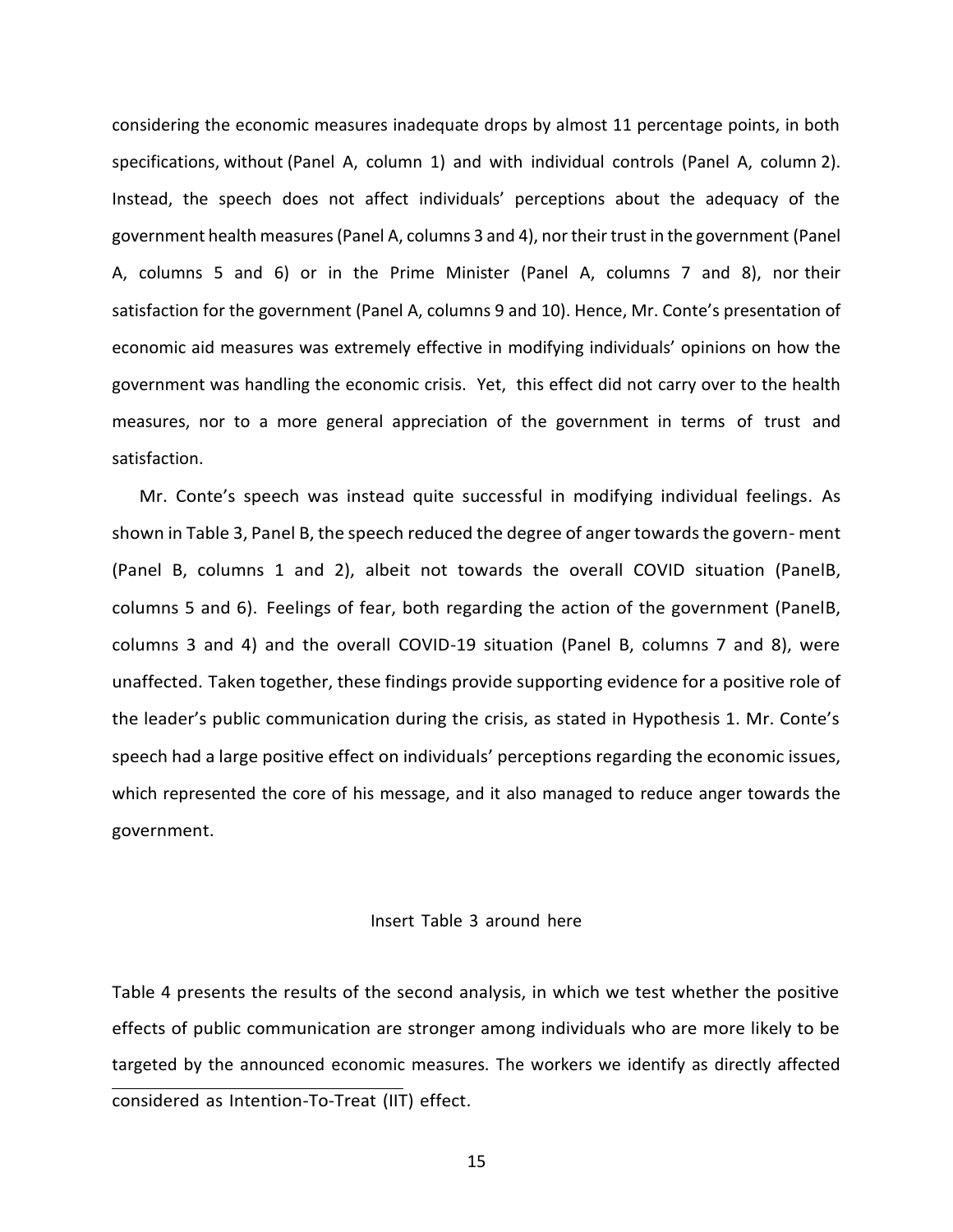by the economic aid plan presented in the speech are substantially more likely to deem the government measures insufficient. This result, which contradicts our Hypothesis 2, might be due to measurement error. In fact, with our data, we were able to identify only 42 workers directly affected by the measures – out of 535 workers in the sample. However, we cannot reject the alternative interpretation that these individuals were simply unsatisfied with the magnitude of the economic aids, as they might have faced large economic losses and expected more generous compensation packages. Results in Table 4 show that the other categories of people potentially targeted, the idle workers (column 2) and the low-income individuals (column 3), did not change their opinion on the effectiveness of the government economic measures. Contrary to Hypothesis 2, these findings thus suggest that the affected individuals were not more convinced than the other respondents by the leader's political communication.

#### Insert Table 4 around here

Table 5 reports empirical evidence regarding our third hypothesis, according to which the war narrative in Mr. Conte's speech was more appealing to men. Male individuals who responded to the survey after the speech were 18 percentage points more likely than (treated) women to find the government's economic measures adequate. Indeed, the resultsin Table 5 (column 1) suggest that the average treatment effect found in Table 3 (columns1 and 2) is entirely driven by men. No other gender difference emerges for the other outcomes.

#### Insert Table 5 around here

# **Conclusions**

Public communication is crucial during crises. The public needs to be informed about the existing risks and about the crisis management measures implemented by the government. In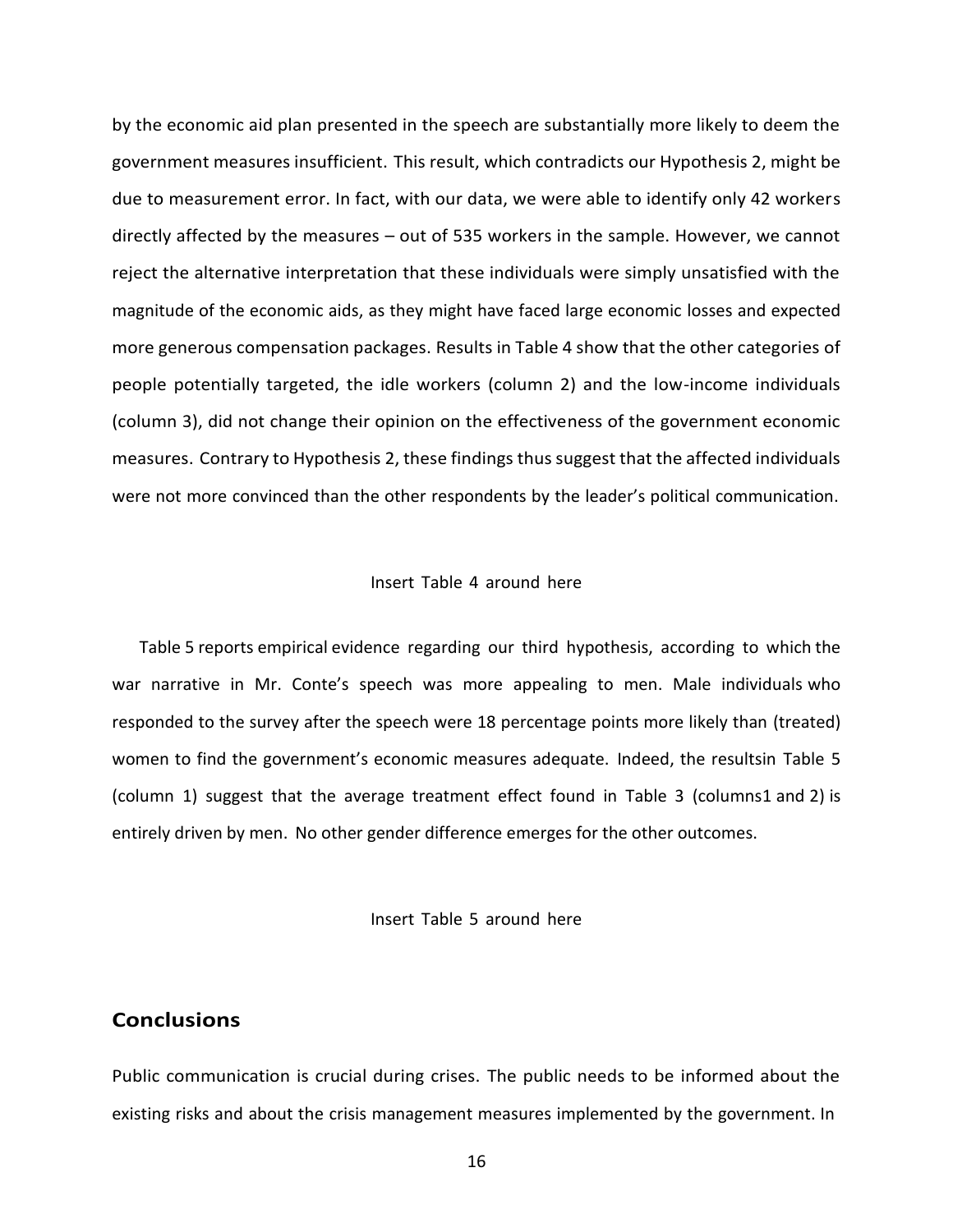a period of great uncertainty, this communication is aimed at reducing fear and anger about the situation, at inducing citizens to follow a safe and correct behavior, and at keeping (or restoring) confidence and trust in the authorities and in the government. In crafting public communication, important decisions have to be taken about the message to be conveyed as well as the tone and narrative to be used. To be effective, communication has to be timely, precise and credible. The persuasiveness and credibility of a political message is expected to vary according to the fit between its formulation and the personal characteristics of the audience.

We study public communication about the economic aid measures taken early on by the Italian government to respond to the economic crisis caused by the COVID-19 pandemic and by the subsequent lockdown measures. We analyze a crucial public speech by the Italian Prime Minister which announces the economic aid measures proposed by the government.We use novel survey data from a cross-country project and exploit the fact that the speechwas delivered on March 28th, while the survey was underway. Since the declaration of the Prime Minister was largely unexpected, we can compare the answers of respondents whotook the survey before and after the live broadcast. The speech presented the categories of beneficiaries from the economic aids in some detail and employed mortality cues and war narrative.

Our findings show that the communication of the Prime Minister was effective in improving individuals' opinion on how the government was dealing with the economic crisis caused by the pandemic and in reducing anger towards to government. This effect was particularly strong among men, but not among those respondents who were more likely to benefit from the economic aids. Overall, these findings suggest that the use of mortality cues and war narrative employed in the speech was more effective than the provision of detailed information about the recipients of the economic aids.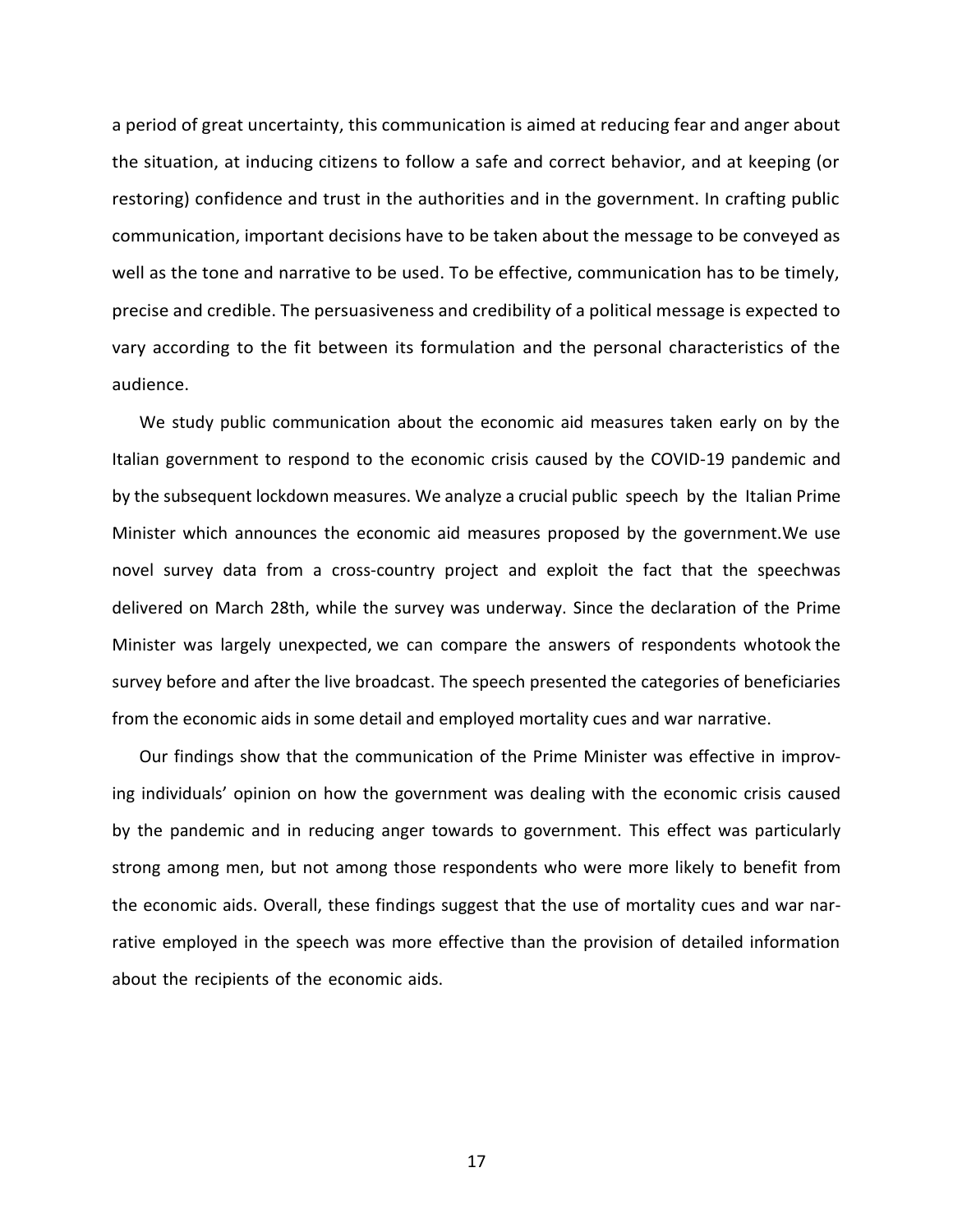# **Limitations and discussion**

.

This study uncovers a causal effect of leaders' communication on citizens' believes in the adequacy of economic measures, but no effect on trust and satisfaction with the government and Prime Minister. This is perhaps not surprising, since the content of the speech was almost exclusively on economic matters. Unfortunately, we cannot evaluate the effectiveness of more general public communication of Mr. Conte, as we are unable to exploit similar quasinatural experiments for other speeches.

The internal validity is guaranteed by the treatment assignment which appears as-good- asrandom. Balance tests and the continuity of responses before and after the speech reassure on the lack of self-selection bias. The empirical results have to be taken as a Intention-to-Treat effects. In fact, we do not know whether respondents filling the survey after the speech actually saw the live broadcast or not. However, citizens' awareness of the news during the most critical phases of the epidemic in Italy was very high.

More studies should confirm the external validity and generalizability of our results with a comparative analysis of other speeches delivered by the Italian PM, and by other country leaders in similar circumstances. Likewise, it could be promising to explore, in an exper- imental setting, the underlying cognitive mechanisms behind the effectiveness of specific rhetoric tools and of leadership styles. More research on leaders' speeches would help politi- cians and policymakers formulate convincing messages, to increase persuasiveness of public communication in times of health and economic emergency.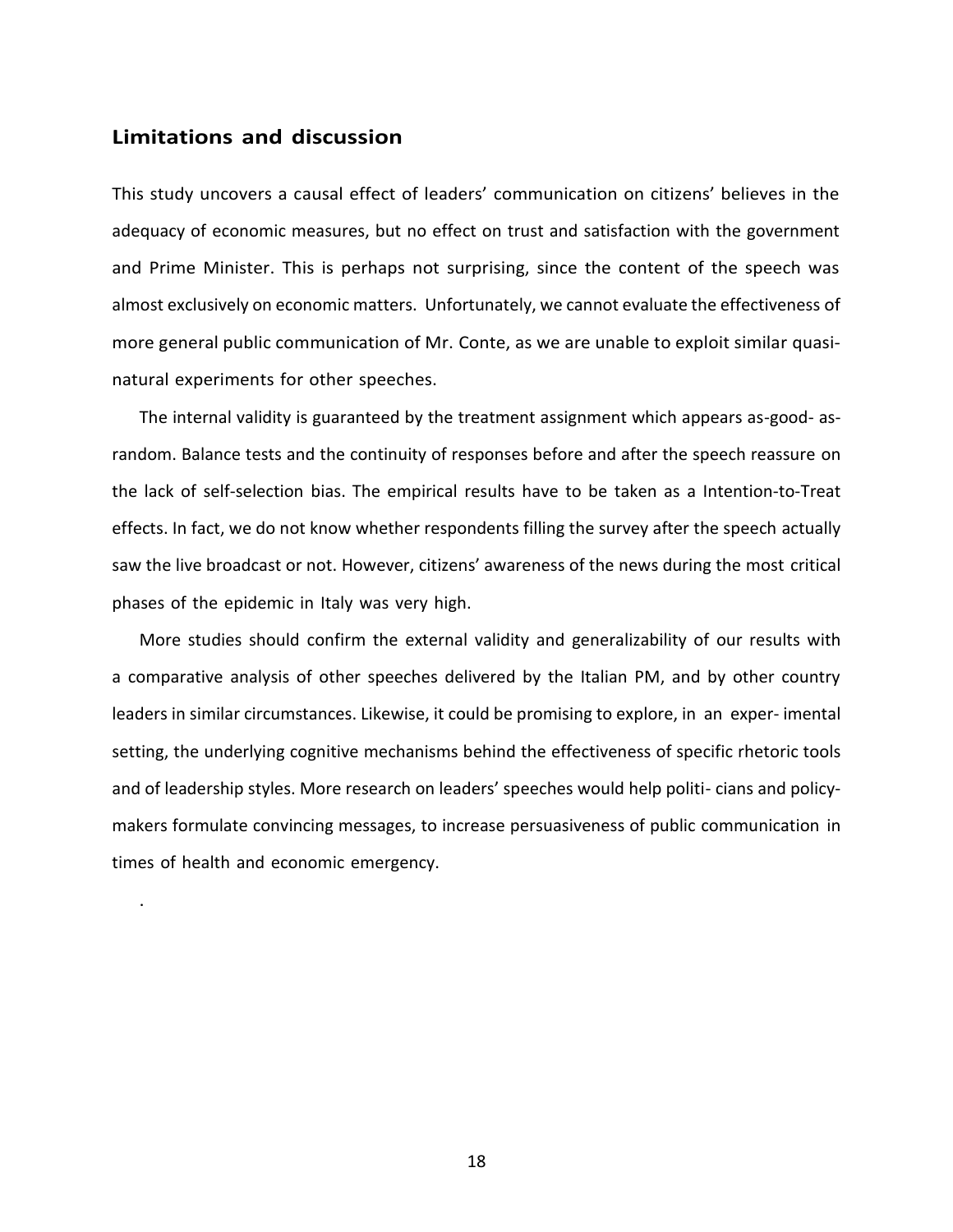# **References**

- Baekkeskov, E. and Rubin, O. (2017). Information dilemmas and blame-avoidance strategies: From secrecy to lightning rods in Chinese health crises. *Governance*, 30(3):425–443.
- Baldwin, R. and Weder di Mauro, B. (2020). Economics in the time of Covid-19. *VOX CEPR Policy Portal*.
- Baron, J., Hershey, J. C., and Kunreuther, H. (2000). Determinants of priority for risk reduction: the role of worry. *Risk Analysis*, 20(4):413–428.
- Benziman, Y. (2020). "Winning" the "battle" and "beating" the Covid-19 "enemy": Leaders' use of war frames to define the pandemic. *Peace and Conflict: Journal of Peace Psychology*, 26(3):247.
- Blair, R. A., Morse, B. S., and Tsai, L. L. (2017). Public health and public trust: Survey evidence from the Ebola virus disease epidemic in Liberia. *Social Science & Medicine*, 172:89–97.
- Bligh, M. C. and Hess, G. D. (2007). The power of leading subtly: Alan Greenspan, rhetorical leadership, and monetary policy. *The Leadership Quarterly*, 18(2):87–104.
- Bligh, M. C., Kohles, J. C., and Meindl, J. R. (2004). Charisma under crisis: Presidential leadership, rhetoric, and media responses before and after the september 11th terrorist attacks. *The Leadership Quarterly*, 15(2):211–239.
- Boin, A. and Hart, P. (2003). Public leadership in times of crisis: mission impossible? *Public administration review*, 63(5):544–553.
- Boin, A., Hart, P. McConnell, A., and Preston, T. (2010). Leadership style, crisis response and blame management: The case of Hurricane Katrina. *Public Administration*, 88(3):706–723.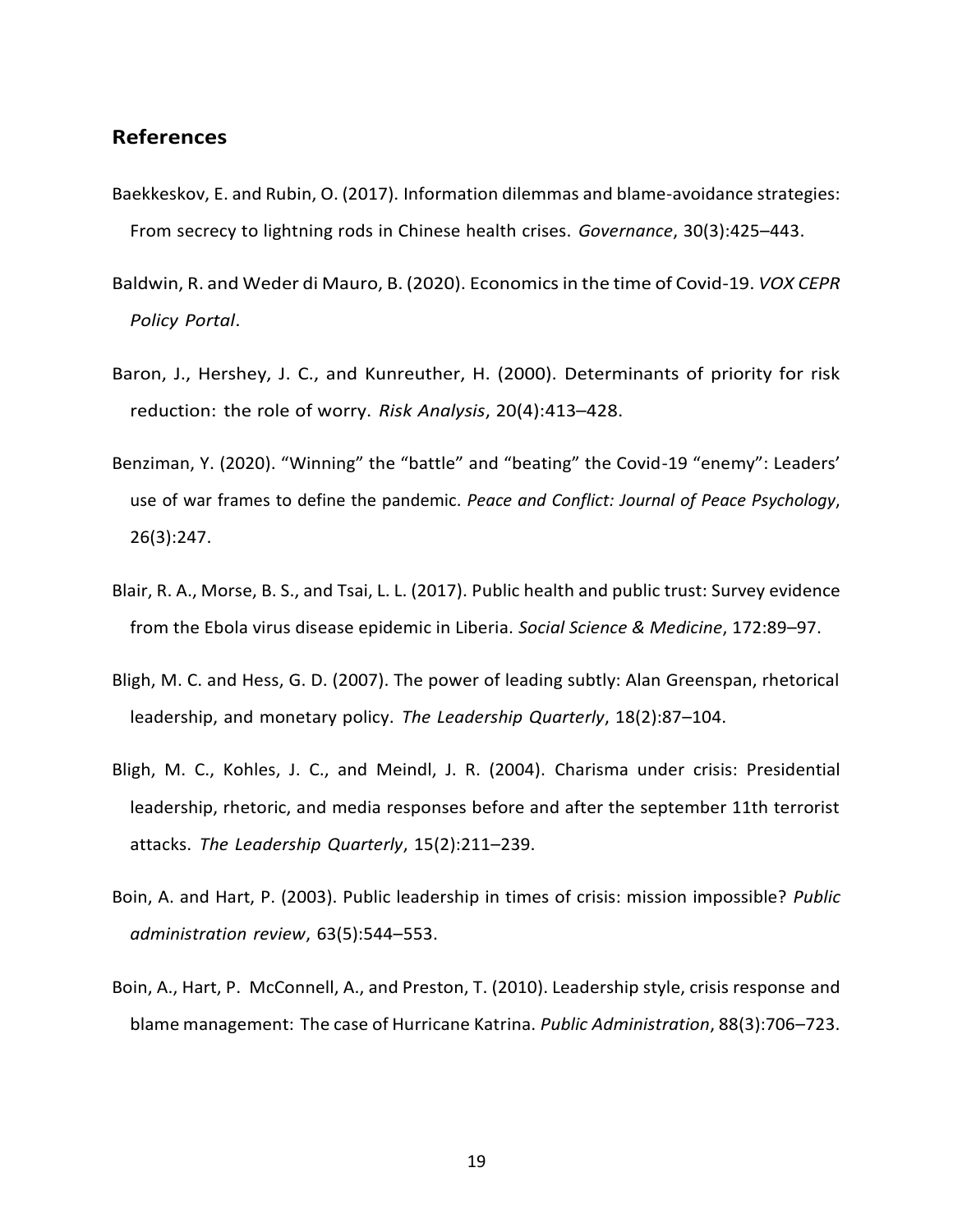- Boin, A., 't Hart, P., and McConnell, A. (2009). Crisis exploitation: political and policy impacts of framing contests. *Journal of European Public Policy*, 16(1):81–106.
- Briscese, G., Lacetera, N., Macis, M., and Tonin, M. (2020). Expectations, reference points, and compliance with Covid-19 social distancing measures. *NBER Working Paper*, 26916.
- Brooks, S. K., Webster, R. K., Smith, L. E., Woodland, L., Wessely, S., Greenberg, N., and Rubin, G. J. (2020). The psychological impact of quarantine and how to reduce it: rapid review of the evidence. *The Lancet*.
- Burke, B. L., Kosloff, S., and Landau, M. J. (2013). Death goes to the polls: A meta-analysis of mortality salience effects on political attitudes. *Political Psychology*, 34(2):183–200.
- Campbell, S. J. (2015). The role of metaphors in us foreign policy: Global leadership and the Carter administration. *American International Journal of Social Science*, 4(4):1–10.
- Cohen, F., Solomon, S., Maxfield, M., Pyszczynski, T., and Greenberg, J. (2004). Fatal attraction: The effects of mortality salience on evaluations of charismatic, task-oriented, and relationship-oriented leaders. *Psychological science*, 15(12):846–851.
- Combe, I. A. and Carrington, D. J. (2015). Leaders' sensemaking under crises: Emerging cognitive consensus over time within management teams. *The Leadership Quarterly*, 26(3):307–322.
- Connolly, J. M., Klofstad, C., Uscinski, J., et al. (2020). Leaving home ain't easy: Citizen compliance with local government hurricane evacuation orders. *Journal of Behavioral Public Administration*, 3(2).
- Davis, K. M. and Gardner, W. L. (2012). Charisma under crisis revisited: Presidential leadership, perceived leader effectiveness, and contextual influences. *The Leadership Quarterly*, 23(5):918–933.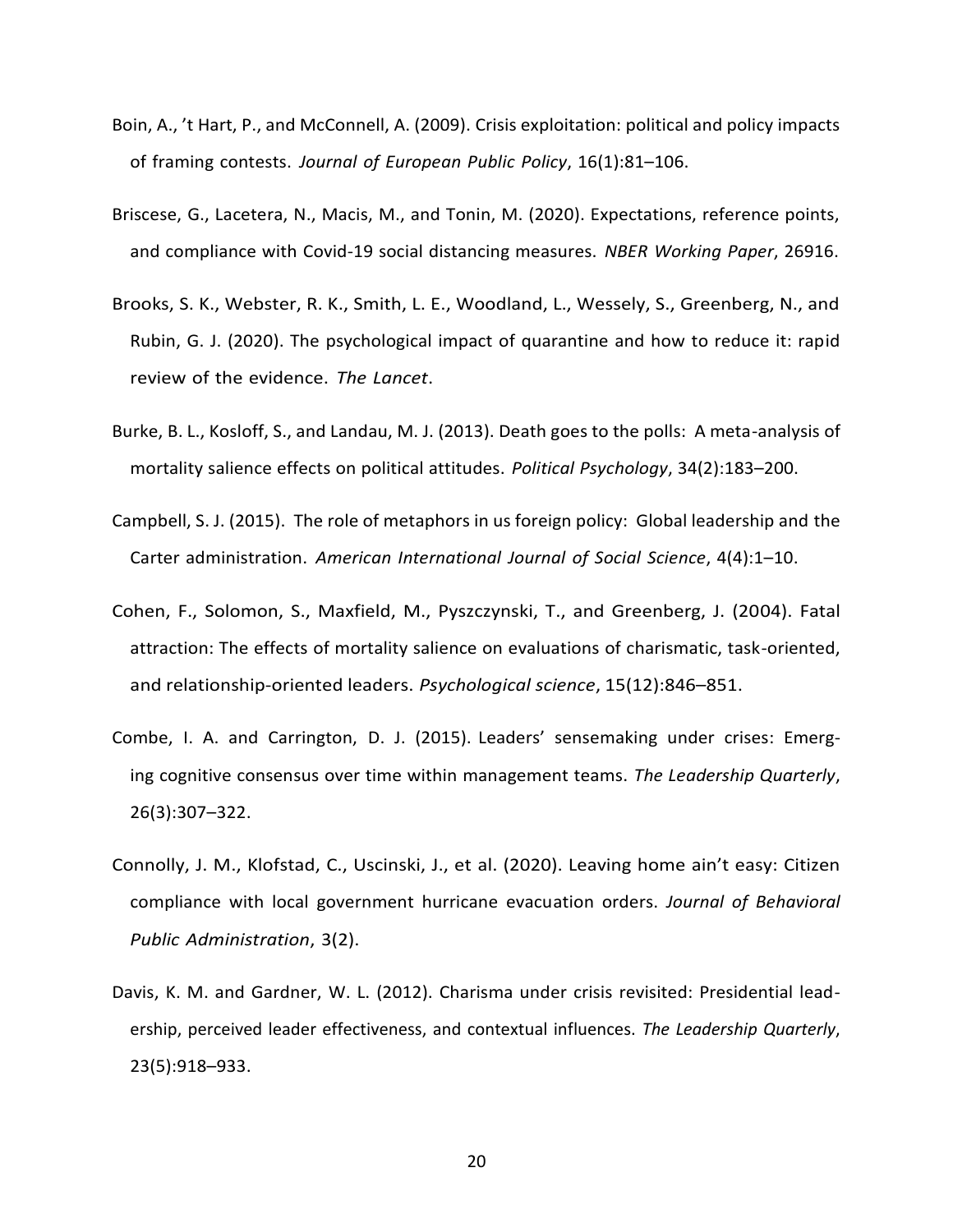- Everett, J. A., Colombatto, C., Chituc, V., Brady, W. J., and Crockett, M. (2020). The effectiveness of moral messages on public health behavioral intentions during the Covid-19 pandemic. *PsyArXiv Preprint*.
- Freire, A. and Lobo, M. C. (2005). Economics, ideology and vote: Southern europe, 1985– 2000. *European Journal of Political Research*, 44(4):493–518.
- Freire, A. and Santana-Pereira, J. (2012). Economic voting in portugal, 2002–2009. *Electoral Studies*, 31(3):506–512.
- Gidengil, E. and Everitt, J. (2003). Talking tough: Gender and reported speech in campaign news coverage. *Political communication*, 20(3):209–232.
- Glik, D. C. (2007). Risk communication for public health emergencies. *Annu. Rev. Public Health*, 28:33–54.
- Hartmann-Mahmud, L. (2002). War as metaphor. *Peace Review*, 14(4):427–432.
- Hatcher, W. (2020). A failure of political communication not a failure of bureaucracy: The danger of presidential misinformation during the Covid-19 pandemic. *The American Review of Public Administration*, page 0275074020941734.
- Hood, C. (2010). *The blame game: Spin, bureaucracy, and self-preservation in government*. Princeton University Press.
- Jin, Y. (2014). Examining publics' crisis responses according to different shades of anger and sympathy. *Journal of Public Relations Research*, 26(1):79–101.
- Kimhi, S., Marciano, H., Eshel, Y., and Adini, B. (2020). Resilience and demographic characteristics predicting distress during the Covid-19 crisis. *Social Science & Medicine*, 265:113389.
- Koller, V. (2004). *Metaphor and gender in business media discourse: A critical cognitive study*. Springer.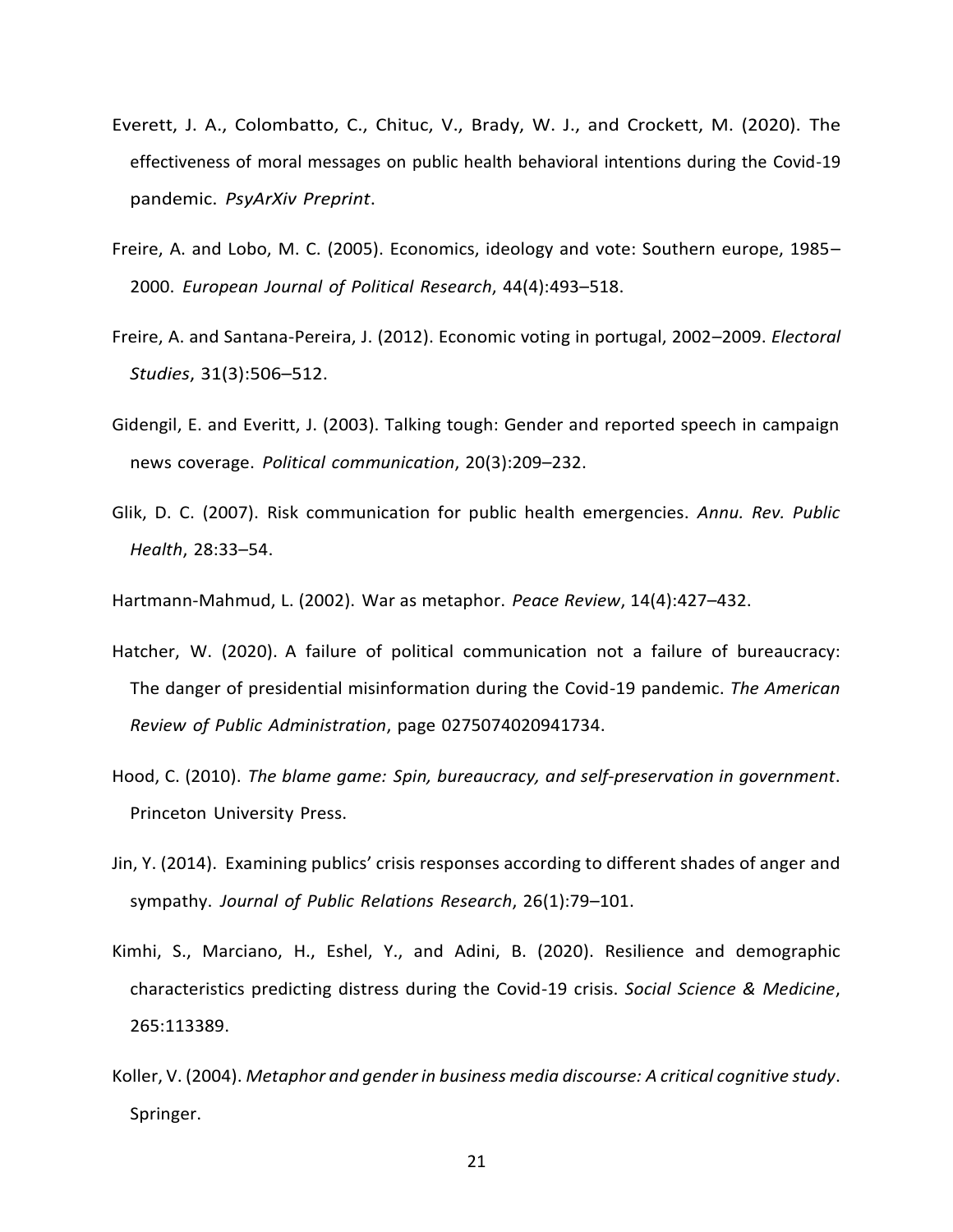- Lamont, M., Park, B. Y., and Ayala-Hurtado, E. (2017). Trump's electoral speeches and his appeal to the american white working class. *The British journal of sociology*, 68:S153– S180.
- Lundgren, R. E. and McMakin, A. H. (2018). *Risk communication: A handbook for communicating environmental, safety, and health risks*. John Wiley & Sons.
- Madera, J. M. and Smith, D. B. (2009). The effects of leader negative emotions on evaluations of leadership in a crisis situation: The role of anger and sadness. *The Leadership Quarterly*, 20(2):103–114.
- Magee, R. G. and Kalyanaraman, S. (2009). Effects of worldview and mortality salience in persuasion processes. *Media Psychology*, 12(2):171–194.
- Maier, J. and Renner, A.-M. (2018). When a man meets a woman: Comparing the use of negativity of male candidates in single-and mixed-gender televised debates. *Political Communication*, 35(3):433–449.
- Masters, A. and 'T Hart, P. (2012). Prime ministerial rhetoric and recession politics: Meaning making in economic crisis management. *Public Administration*, 90(3):759–780.
- Mumford, M. D., Friedrich, T. L., Caughron, J. J., and Byrne, C. L. (2007). Leader cognition in real-world settings: How do leaders think about crises? *The Leadership Quarterly*, 18(6):515–543.
- Naumann, E., Buss, C., and Bähr, J. (2016). How unemployment experience affects support for the welfare state: a real panel approach. *European Sociological Review*, 32(1):81–92.
- Nie, J.-B., Gilbertson, A., de Roubaix, M., Staunton, C., van Niekerk, A., Tucker, J. D., and Rennie, S. (2016). Healing without waging war: beyond military metaphors in medicine and HIV cure research. *The American Journal of Bioethics*, 16(10):3–11.
- OECD (2020). Oecd Economic Outlook, June 2020. Technical report.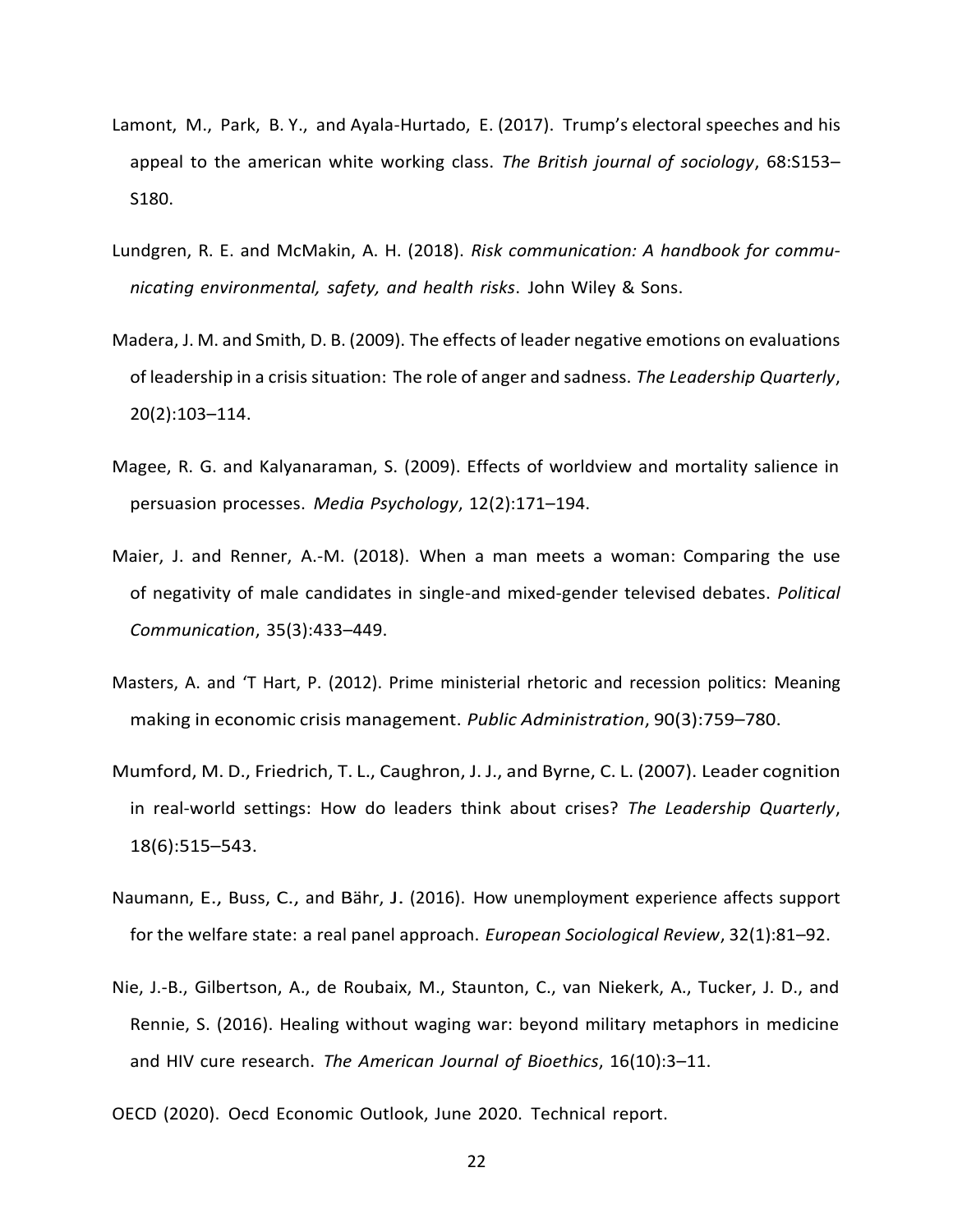- Reynolds, B. and Quinn, S. C. (2008). Effective communication during an influenza pandemic: the value of using a crisis and emergency risk communication framework. *Health Promotion Practice*, 9(4 suppl):13S–17S.
- Robinson, S. E., Ripberger, J. T., Gupta, K., Ross, J. A., Fox, A. S., Jenkins-Smith, H. C., and Silva, C. L. (2020). The relevance and operations of political trust in the Covid-19 pandemic. *Public Administration Review*.
- Rosenthal, U. and Kouzmin, A. (1997). Crises and crisis management: Toward comprehensive government decision making. *Journal of Public Administration Research and Theory*, 7(2):277–304.
- Ross, J. W. (1988). An ethics of compassion, a language of division: Working out the AIDS metaphors. *AIDS: Principles, Practices and Politics. New York: Hemisphere*, pages 81–96.
- Smith, C. R. (1971). Richard Nixon's 1968 acceptance speech as a model of dual audience adaptation. *Communication Quarterly*, 19(4):15–22.
- Sobol, M., Blachnio, A., and Przepiórka, A. (2020). Time of pandemic: Temporal perspectives related to compliance with public health regulations concerning the Covid-19 pandemic. *Social science & medicine (1982)*.
- Sontag, S. (1978). Disease as political metaphor. *New York Review of Books*, 25(2):29–33.
- 't Hart, P. (2013). After Fukushima: reflections on risk and institutional learning in an era of mega-crises. *Public Administration*, 91(1):101–113.
- Thelwall, M. and Thelwall, S. (2020). Covid-19 tweeting in English: Gender differences. *arXiv preprint arXiv:2003.11090*.
- Traber, D., Schoonvelde, M., and Schumacher, G. (2020). Errors have been made, others will be blamed: Issue engagement and blame shifting in prime minister speeches during the economic crisis in Europe. *European Journal of Political Research*, 59(1):45–67.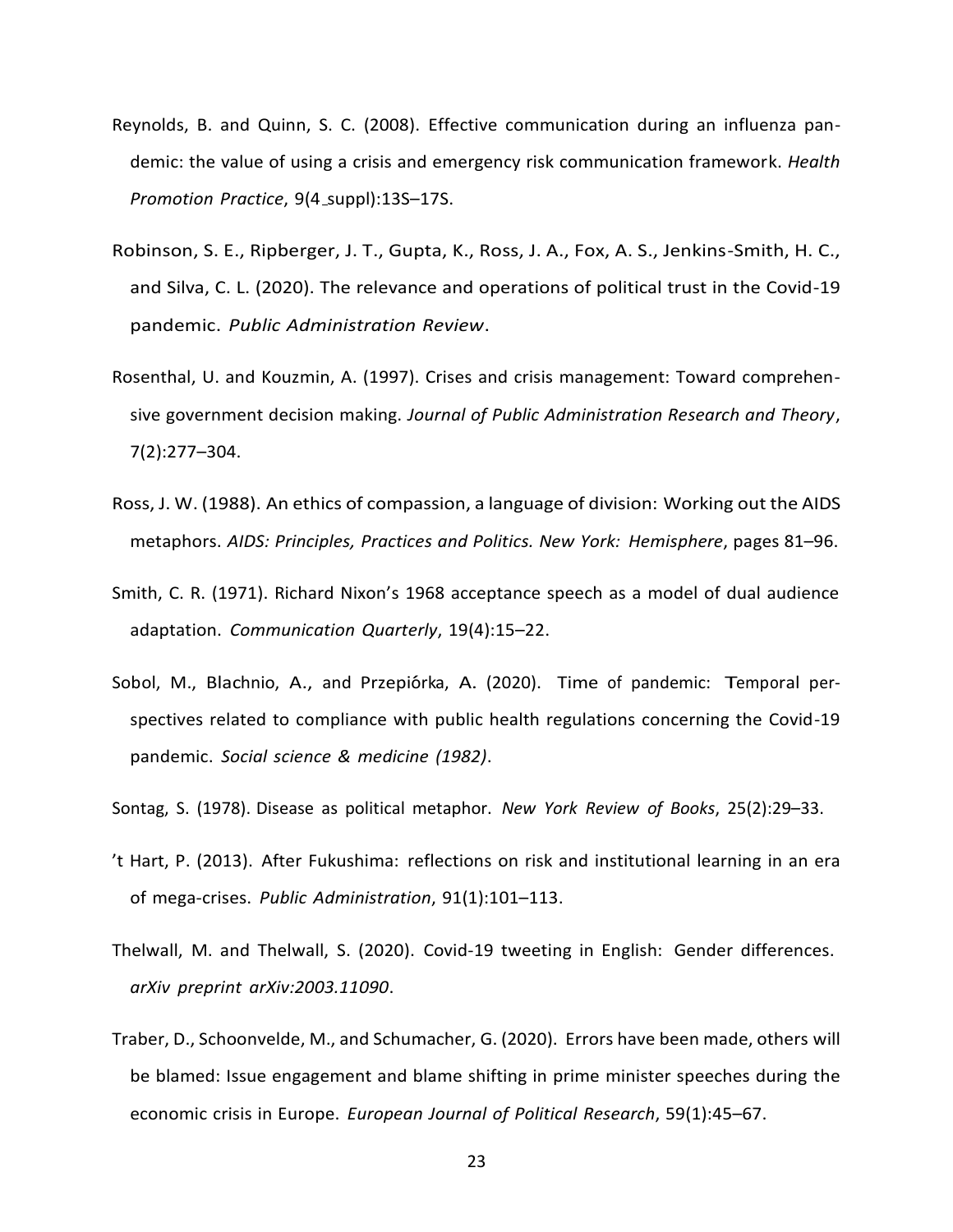- Tull, M. T., Edmonds, K. A., Scamaldo, K., Richmond, J. R., Rose, J. P., and Gratz, K. L. (2020). Psychological outcomes associated with stay-at-home orders and the perceived impact of Covid-19 on daily life. *Psychiatry research*, page 113098.
- Valentino, N. A., Beckmann, M. N., and Buhr, T. A. (2001). A spiral of cynicism for some: The contingent effects of campaign news frames on participation and confidence in government. *Political Communication*, 18(4):347–367.
- van der Meer, T. G. and Verhoeven, J. W. (2014). Emotional crisis communication. *Public Relations Review*, 40(3):526–536.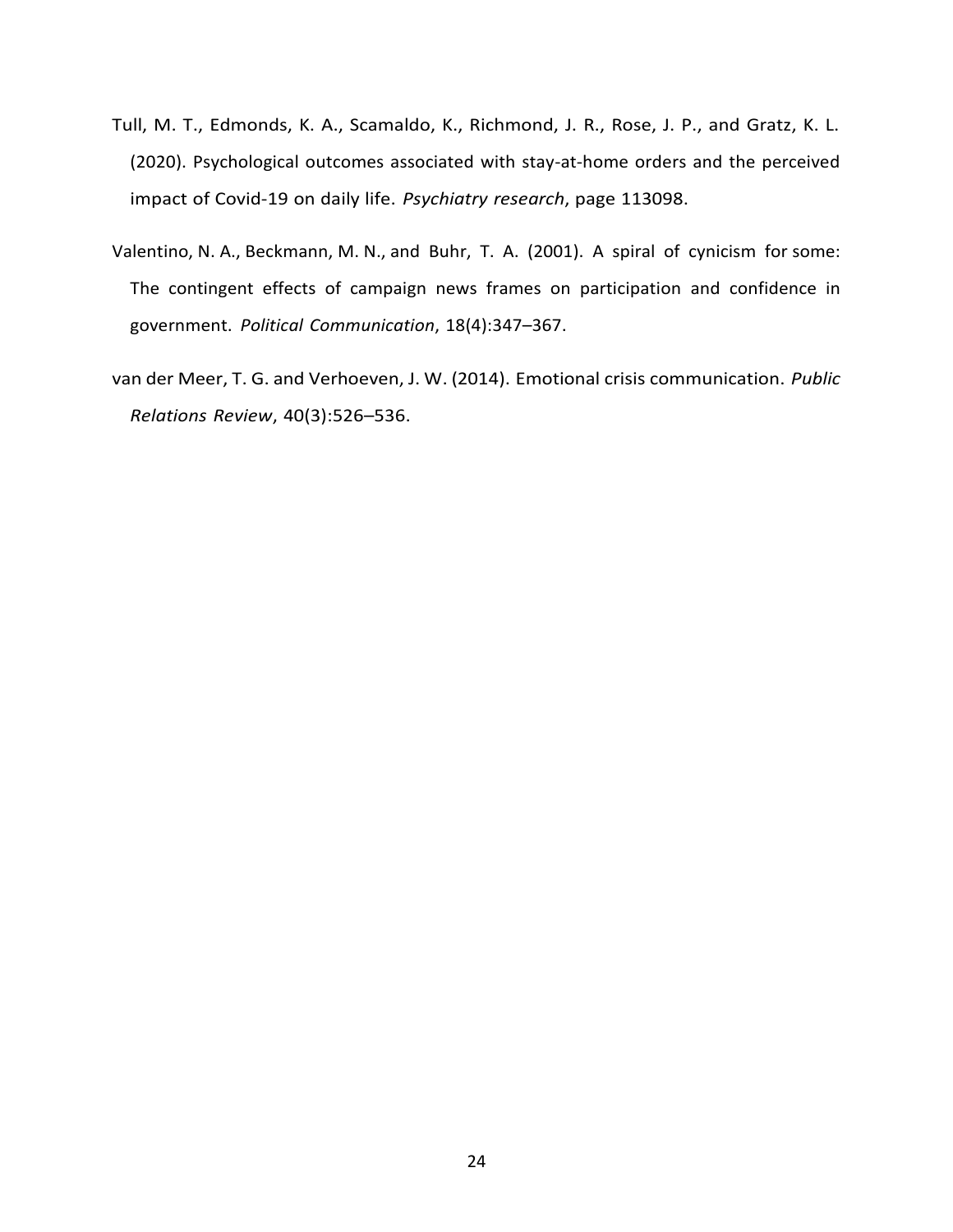Figure 1: Theoretical Framework

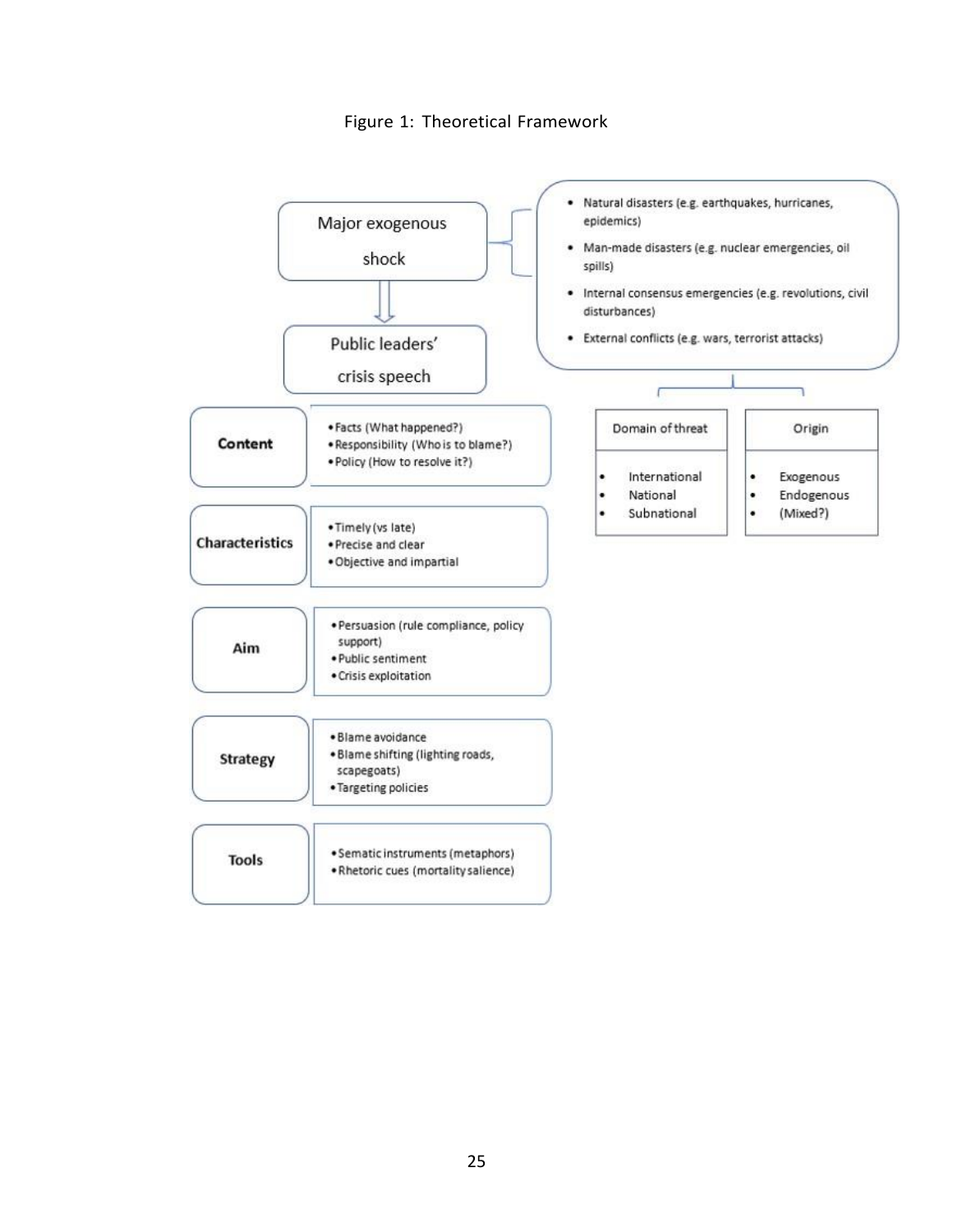



Figure 3: Time distribution of interview response on March 28th, 2020. (Figure should be printed in colour)

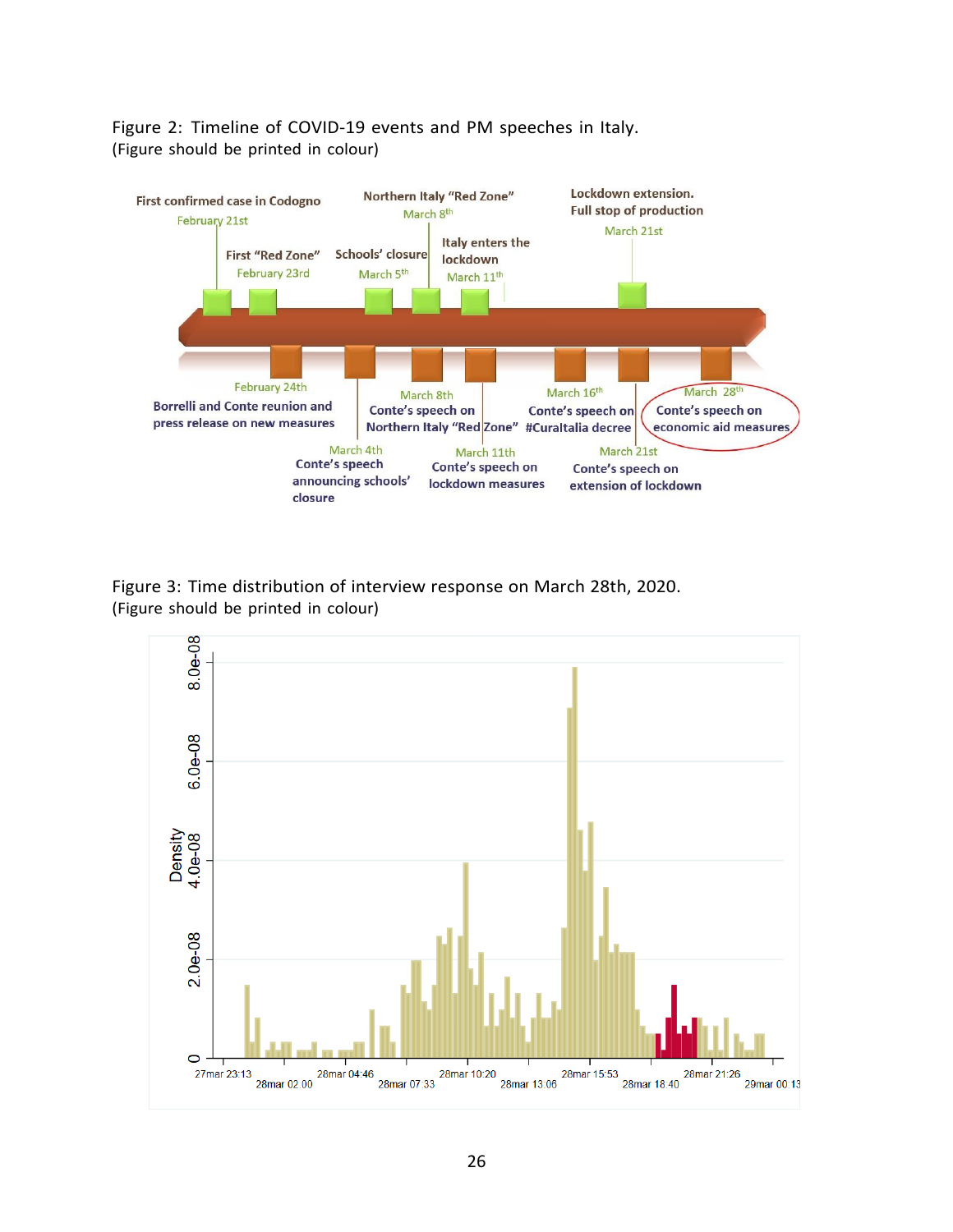|                     | Control group      |     | Treatment group    |              |            |           | Total sample        |           |                         |              |
|---------------------|--------------------|-----|--------------------|--------------|------------|-----------|---------------------|-----------|-------------------------|--------------|
|                     | Mean (sd)          | N   | Mean (sd)          | $\mathsf{N}$ | Difference | p-value   | Mean (sd)           | ${\sf N}$ | Min                     | Max          |
| Young               | 0.0541<br>(0.2264) | 739 | 0.0607<br>(0.2393) | 247          | $-0.007$   | 0.696     | 0.05578<br>(0.2296) | 986       | $\pmb{0}$               | $\mathbf{1}$ |
| Male                | 0.4899<br>(0.5002) | 739 | 0.4372<br>(0.4971) | 247          | 0.053      | 0.152     | 0.4766<br>(0.4997)  | 986       | $\overline{\mathbf{0}}$ | $\mathbf{1}$ |
| Adult               | 0.7551<br>(0.4303) | 739 | 0.7652<br>(0.4247) | 247          | $-0.010$   | 0.749     | 0.7576<br>(0.4287)  | 986 0     |                         | $\mathbf{1}$ |
| North-west          | 0.2720<br>(0.4453) | 739 | 0.2753<br>(0.4476) | 247          | $-0.003$   | 0.919     | 0.2728<br>(0.4456)  | 986 0     |                         | $\mathbf{1}$ |
| North-east          | 0.2016<br>(0.4015) | 739 | 0.2186<br>(0.4142) | 247          | $-0.017$   | 0.568     | 0.2058<br>(0.4045)  | 986       | $\overline{\mathbf{0}}$ | $\mathbf 1$  |
| Center              | 0.1989<br>(0.3995) | 739 | 0.1700<br>(0.3764) | 247          | 0.029      | 0.319     | 0.1916<br>(0.3938)  | 986 0     |                         | $\mathbf{1}$ |
| South               | 0.2246<br>(0.4176) | 739 | 0.2065<br>(0.4056) | 247          | 0.018      | 0.552     | 0.22<br>(0.4145)    | 986 0     |                         | $\mathbf 1$  |
| High school         | 0.5805<br>(0.4938) | 739 | 0.5830<br>(0.4941) | 247          | $-0.002$   | 0.946     | 0.5811<br>(0.4936)  | 986 0     |                         | $\mathbf{1}$ |
| College             | 0.3234<br>(0.4681) | 739 | 0.3360<br>(0.4733) | 247          | $-0.013$   | 0.715     | 0.3265<br>(0.4691)  | 986 0     |                         | $\mathbf{1}$ |
| Income 1st Quartile | 0.2544<br>(0.4358) | 739 | 0.2065<br>(0.4056) | 247          | 0.048      | 0.128     | 0.2424<br>(0.4287)  | 986 0     |                         | $1\,$        |
| Income 2nd Quartile | 0.3072<br>(0.4616) | 739 | 0.2955<br>(0.4572) | 247          | 0.004      | 0.731     | 0.3042<br>(0.4603)  | 986       | $\overline{\mathbf{0}}$ | $\mathbf{1}$ |
| Income 3rd Quartile | 0.0920<br>(0.2892) | 739 | 0.1012<br>(0.3022) | 247          | $-0.009$   | 0.669     | 0.0943<br>(0.2924)  | 986 0     |                         | $\mathbf 1$  |
| Income 4th Quartile | 0.2003<br>(0.4005) | 739 | 0.2105<br>(0.4085) | 247          | $-0.010$   | 0.729     | 0.2028<br>(0.4023)  | 986 0     |                         | $\mathbf 1$  |
| Part time worker    | 0.1069<br>(0.3092) | 739 | 0.1579<br>(0.3654) | 247          | $-0.051$   | $0.033**$ | 0.1196<br>(0.3247)  | 986 0     |                         | $\mathbf{1}$ |
| Self employed       | 0.0866<br>(0.2814) | 739 | 0.0607<br>(0.2393) | 247          | 0.026      | 0.195     | 0.0812<br>(0.2716)  | 986 0     |                         | $\mathbf{1}$ |
| Unemployed          | 0.1488<br>(0.3562) | 739 | 0.0891<br>(0.2854) | 247          | 0.060      | $0.017**$ | 0.1338<br>(0.3407)  | 986       | $\overline{\mathbf{0}}$ | $\mathbf{1}$ |

Table 1: Balance of treatment and control groups and summary statistics - Explanatory variables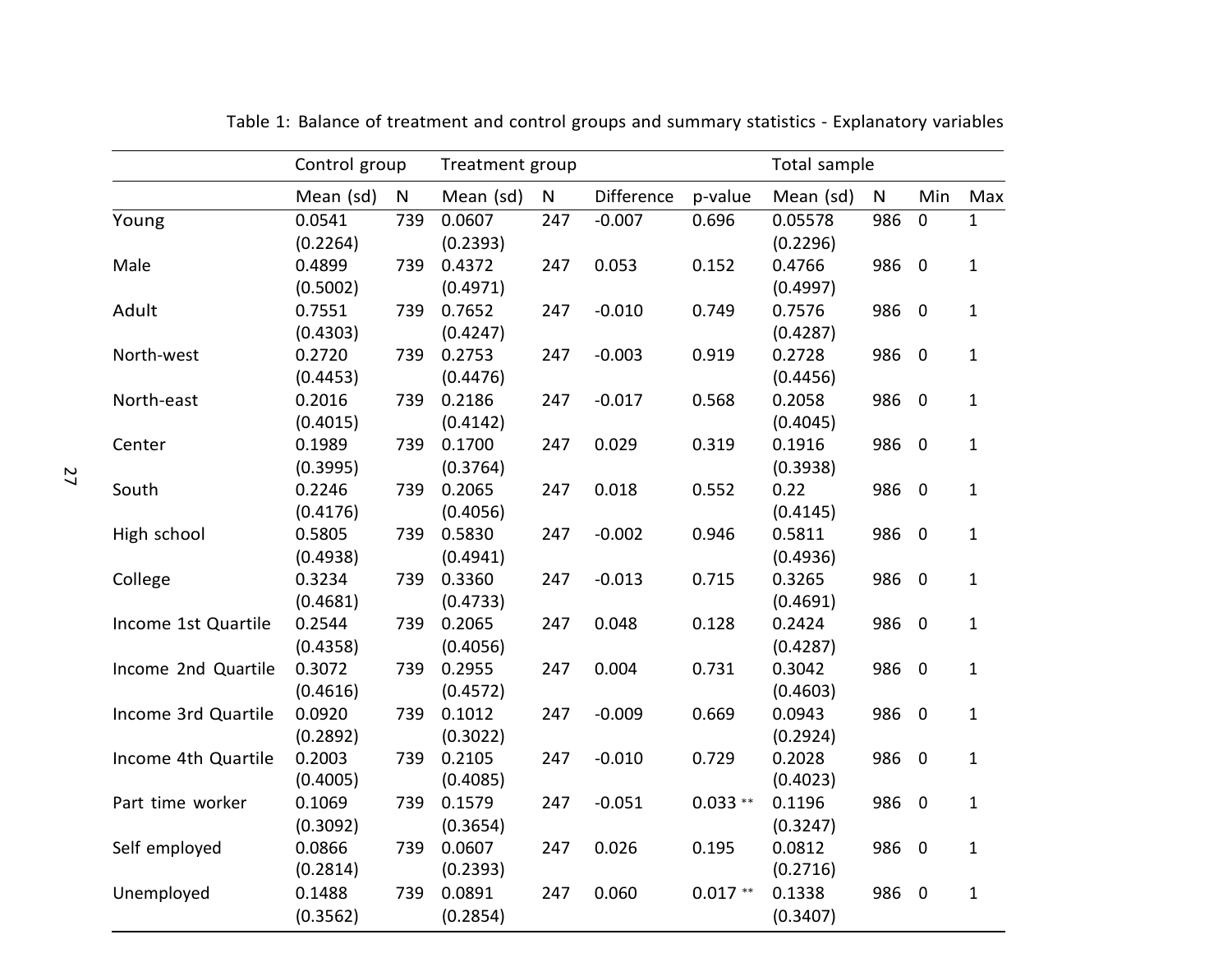|                    | Control group      |              | Treatment group    |              |            |         | Total sample        |              |                |              |
|--------------------|--------------------|--------------|--------------------|--------------|------------|---------|---------------------|--------------|----------------|--------------|
|                    | Mean (sd)          | $\mathsf{N}$ | Mean (sd)          | $\mathsf{N}$ | Difference | p-value | Mean (sd)           | $\mathsf{N}$ | Min            | Max          |
| Out of Labor Force | 0.0054<br>(0.0734) | 739          | $\mathbf 0$<br>0   | 247          | 0.005      | 0.247   | 0.0040<br>(0.0636)  | 986          | $\mathbf 0$    | 1            |
| Service Workers    | 0.2788<br>(0.4487) | 739          | 0.2834<br>(0.4516) | 247          | $-0.005$   | 0.888   | 0.2799<br>(0.4491)  | 986          | $\overline{0}$ | $\mathbf{1}$ |
| Good health        | 0.9486<br>(0.2210) | 739          | 0.9474             | 247          | 0.001      | 0.941   | 0.9482<br>(0.2216)  | 986          | $\mathbf 0$    | $\mathbf{1}$ |
| <b>Diseases</b>    | 0.3139<br>(0.7500) | 739          | 0.2713<br>(0.7066) | 247          | 0.043      | 0.432   | 0.3032<br>(0.7392)  | 986          | $\mathbf 0$    | $\mathbf{1}$ |
| White collar       | 0.1069<br>(0.3092) | 739          | 0.0972<br>(0.2968) | 247          | 0.010      | 0.665   | 0.1044<br>(0.3060)  | 986          | $\mathbf 0$    | $\mathbf{1}$ |
| Blue collar        | 0.1448<br>(0.3521) | 739          | 0.1822<br>(0.3868) | 247          | $-0.037$   | 0.159   | 0.1541<br>(0.361)   | 986          | $\mathbf 0$    | $\mathbf 1$  |
| Service worker     | 0.2788<br>(0.4487) | 739          | 0.2834<br>(0.4516) | 247          | $-0.005$   | 0.888   | 0.2799<br>(0.4491)  | 986          | $\overline{0}$ | $\mathbf{1}$ |
| Forza Italia       | 0.0433<br>(0.2037) | 716          | 0.0335<br>(0.1802) | 239          | 0.010      | 0.507   | 0.0408<br>(0.198)   | 955          | $\mathbf 0$    | $\mathbf{1}$ |
| Fratelli d'Italia  | 0.0391<br>(0.1940) | 716          | 0.0377<br>(0.1908) | 239          | 0.001      | 0.920   | 0.03874<br>(0.1930) | 955          | $\mathbf 0$    | $1\,$        |
| Lega               | 0.1872<br>(0.3903) | 716          | 0.1883<br>(0.3918) | 239          | $-0.001$   | 0.969   | 0.1874<br>(0.3904)  | 955          | $\mathbf 0$    | $\mathbf{1}$ |
| Liberi Uguali      | 0.0307<br>(0.1727) | 716          | 0.0377<br>(0.1908) | 239          | $-0.007$   | 0.601   | 0.0324<br>(0.1773)  | 955          | $\mathbf 0$    | $\mathbf{1}$ |
| <b>Five Stars</b>  | 0.2528<br>(0.4349) | 716          | 0.2803<br>(0.4501) | 239          | $-0.028$   | 0.401   | 0.2596<br>(0.4387)  | 955          | $\mathbf 0$    | 1            |
| Noi Italia         | 0.0028<br>(0.0528) | 716          | 0.0000             | 239          | 0.003      | 0.414   | 0.002<br>(0.0457)   | 955          | $\mathbf 0$    | $\mathbf{1}$ |
| No vote            | 0.1955<br>(0.3969) | 716          | 0.1590<br>(0.3664) | 239          | 0.037      | 0.210   | 0.1863<br>(0.3896)  | 955          | $\mathbf 0$    | $\mathbf{1}$ |
| Pd                 | 0.1746<br>(0.3799) | 716          | 0.1841<br>(0.3884) | 239          | $-0.010$   | 0.739   | 0.1769<br>(0.3818)  | 955          | $\mathbf 0$    | $\mathbf{1}$ |
| Potere al popolo   | 0.0182<br>(0.1336) | 716          | 0.0126<br>(0.1115) | 239          | 0.006      | 0.559   | 0.0167<br>(0.1284)  | 955          | $\mathbf 0$    | $\mathbf{1}$ |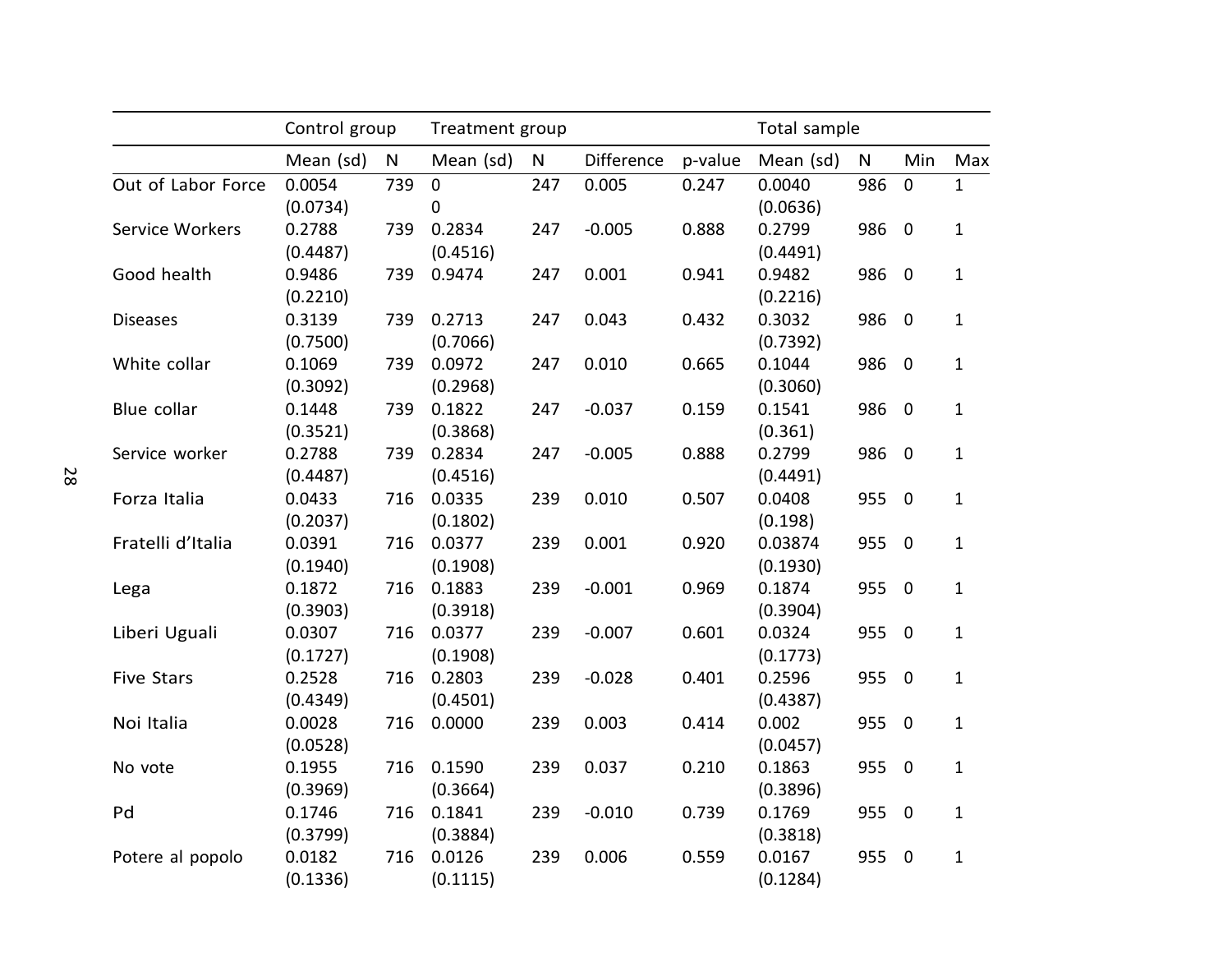#### Table 2: Cross-correlation table

| Variables  |                 |         |                |                      |                   |          |          |         |          |         | male young adult north center south highschool college income1st income2nd income3rd income4th parttime selfempl. unempl. outofLF service goodhealth diseases whitec. bluec. leftwing rightwing fivestar novote |         |         |         |          |          |          |         |          |         |         |         |         |         |       |
|------------|-----------------|---------|----------------|----------------------|-------------------|----------|----------|---------|----------|---------|-----------------------------------------------------------------------------------------------------------------------------------------------------------------------------------------------------------------|---------|---------|---------|----------|----------|----------|---------|----------|---------|---------|---------|---------|---------|-------|
| male       |                 |         |                |                      |                   |          |          |         |          |         |                                                                                                                                                                                                                 |         |         |         |          |          |          |         |          |         |         |         |         |         |       |
| young      | 0.05            | 1.00    |                |                      |                   |          |          |         |          |         |                                                                                                                                                                                                                 |         |         |         |          |          |          |         |          |         |         |         |         |         |       |
| adult      | $-0.07$         | $-0.43$ | 1.00           |                      |                   |          |          |         |          |         |                                                                                                                                                                                                                 |         |         |         |          |          |          |         |          |         |         |         |         |         |       |
| north      | 0.02            | 0.09    | $-0.07$ 1.00   |                      |                   |          |          |         |          |         |                                                                                                                                                                                                                 |         |         |         |          |          |          |         |          |         |         |         |         |         |       |
| center     | -0.01           | $-0.06$ | 0.06           | $-0.47$ 1.00         |                   |          |          |         |          |         |                                                                                                                                                                                                                 |         |         |         |          |          |          |         |          |         |         |         |         |         |       |
| south      | $-0.028 - 0.03$ |         |                | $0.03 - 0.51 - 0.26$ |                   | 1.00     |          |         |          |         |                                                                                                                                                                                                                 |         |         |         |          |          |          |         |          |         |         |         |         |         |       |
| highschool | $-0.01$         | 0.09    |                | $-0.048$ 0.07        | $-0.04$           | $-0.040$ | 1.000    |         |          |         |                                                                                                                                                                                                                 |         |         |         |          |          |          |         |          |         |         |         |         |         |       |
| college    | $-0.03$         | -0.08   | 0.14           | -0.09                | 0.05              | 0.03     | $-0.82$  | 1.000   |          |         |                                                                                                                                                                                                                 |         |         |         |          |          |          |         |          |         |         |         |         |         |       |
| income1st  | $-0.01$         | 0.07    | $-0.01 - 0.14$ |                      | $-0.04$           | 0.16     | $-0.01$  | $-0.12$ | 1.000    |         |                                                                                                                                                                                                                 |         |         |         |          |          |          |         |          |         |         |         |         |         |       |
| income2nd  | $-0.01$         | $-0.03$ | 0.01           | 0.02                 | 0.01              | $-0.04$  | 0.11     | $-0.06$ | $-0.37$  | 1.000   |                                                                                                                                                                                                                 |         |         |         |          |          |          |         |          |         |         |         |         |         |       |
| income3rd  | 0.03            | $-0.02$ | -0.03          | 0.06                 | $-0.02$           | $-0.03$  | 0.06     | $-0.01$ | $-0.18$  | $-0.21$ | 1.000                                                                                                                                                                                                           |         |         |         |          |          |          |         |          |         |         |         |         |         |       |
| income4th  | 0.02            | $-0.04$ | 0.027          | 0.10                 | 0.06              | -0.13    | $-0.10$  | 0.19    | $-0.28$  | $-0.33$ | $-0.16$                                                                                                                                                                                                         | 1.000   |         |         |          |          |          |         |          |         |         |         |         |         |       |
| parttime.  | $-0.16$         | 0.01    | 0.10           | $-0.04$              | 0.03              | 0.00     | 0.04     | $-0.01$ | 0.06     | 0.01    | $-0.01$                                                                                                                                                                                                         | $-0.08$ | 1.000   |         |          |          |          |         |          |         |         |         |         |         |       |
| selfempl   | 0.02            | $-0.04$ | 0.10           | 0.00                 | $-0.00$           | -0.00    | $-0.05$  | 0.11    | $-0.02$  | $-0.02$ | $-0.01$                                                                                                                                                                                                         | 0.07    | $-0.11$ | 1.000   |          |          |          |         |          |         |         |         |         |         |       |
| unempl.    | 0.08            | $-0.07$ | 0.19           | $-0.08$              | 0.06              | 0.07     | $-0.02$  | $-0.02$ | 0.26     | $-0.08$ | $-0.09$                                                                                                                                                                                                         | $-0.14$ | $-0.14$ | $-0.12$ | 1.000    |          |          |         |          |         |         |         |         |         |       |
| outofLF    | 0.03            | $-0.02$ | 0.04           | 0.03                 | $-0.03$           | 0.01     | $-0.04$  | $-0.01$ | 0.01     | $-0.01$ | $-0.02$                                                                                                                                                                                                         | $-0.03$ | $-0.02$ | $-0.02$ | $-0.02$  | 1.000    |          |         |          |         |         |         |         |         |       |
| service.   | 0.04            | $-0.07$ | 0.20           |                      | $-0.01$ 0.05      | $-0.04$  | $-0.06$  | 0.16    | $-0.16$  | 0.08    | 0.05                                                                                                                                                                                                            | 0.07    | 0.17    | $-0.04$ | $-0.15$  | $-0.04$  | 1.000    |         |          |         |         |         |         |         |       |
| goodhealth | 0.012 0.017     |         |                |                      | 0.071 0.004 0.009 | $-0.042$ | $-0.022$ | 0.055   | $-0.050$ | 0.015   | $-0.034$                                                                                                                                                                                                        | 0.049   | 0.016   | 0.018   | $-0.016$ | 0.015    | 0.013    | 1.000   |          |         |         |         |         |         |       |
| diseases   | 0.10            | 0.01    | $-0.12$        |                      | $-0.05$ 0.03      | 0.07     | $-0.01$  | $-0.01$ | 0.03     | $-0.03$ | 0.03                                                                                                                                                                                                            | $-0.03$ | $-0.03$ | $-0.02$ | $-0.08$  | 0.04     | $-0.01$  | $-0.24$ | 1.000    |         |         |         |         |         |       |
| whitec.    | 0.04            | 0.01    | 0.06           | $-0.01$              | $-0.01$           | $-0.01$  | $-0.22$  | 0.29    | $-0.07$  | $-0.04$ | $-0.02$                                                                                                                                                                                                         | 0.16    | 0.027   | 0.351   | $-0.105$ | $-0.022$ | $-0.213$ | 0.080   | $-0.028$ | 1.000   |         |         |         |         |       |
| bluec.     | 0.08            | $-0.04$ | 0.14           | 0.03                 | -0.02             | -0.02    | 0.13     | $-0.17$ | 0.06     | 0.02    | 0.03                                                                                                                                                                                                            | $-0.09$ | 0.23    | 0.13    | $-0.11$  | $-0.03$  | $-0.27$  | 0.01    | 0.01     | $-0.15$ | 1.000   |         |         |         |       |
| leftwing   | $-0.02$         | $-0.07$ | 0.00           | $-0.01$              | 0.07              | -0.08    | $-0.02$  | 0.08    | $-0.10$  | $-0.02$ | 0.05                                                                                                                                                                                                            | 0.17    | $-0.04$ | $-0.03$ | $-0.06$  | 0.0      | 0.02     | $-0.03$ | 0.05     | 0.04    | $-0.09$ | 1.000   |         |         |       |
| rightwing  | 0.03            | $-0.06$ |                | $-0.01$ $0.13$       | 0.02              | $-0.13$  | 0.07     | $-0.09$ | $-0.02$  | 0.02    | 0.07                                                                                                                                                                                                            | 0.01    | 0.04    | $-0.04$ | 0.01     | $-0.00$  | $-0.05$  | 0.04    | $-0.02$  | $-0.06$ | 0.07    | $-0.31$ | 1.000   |         |       |
| fivestar   | 0.06            | $-0.05$ | 0.09           | $-0.15$              | $-0.07$           | 0.11     | $-0.00$  | $-0.00$ | 0.08     | 0.06    | $-0.04$                                                                                                                                                                                                         | $-0.08$ | $-0.00$ | $-0.03$ | 0.02     | 0.01     | 0.04     | 0.01    | 0.01     | $-0.01$ | 0.01    | $-0.32$ | $-0.36$ | 1.000   |       |
| novote     | $-0.07$         | 0.19    |                | $-0.08$ 0.01         | $-0.02$           | 0.05     | $-0.04$  | $-0.02$ | 0.07     | $-0.05$ | $-0.06$                                                                                                                                                                                                         | $-0.09$ | 0.01    | 0.06    | 0.02     | $-0.03$  | $-0.01$  | $-0.04$ | $-0.02$  | 0.02    | 0.00    | $-0.26$ | $-0.29$ | $-0.28$ | 1.000 |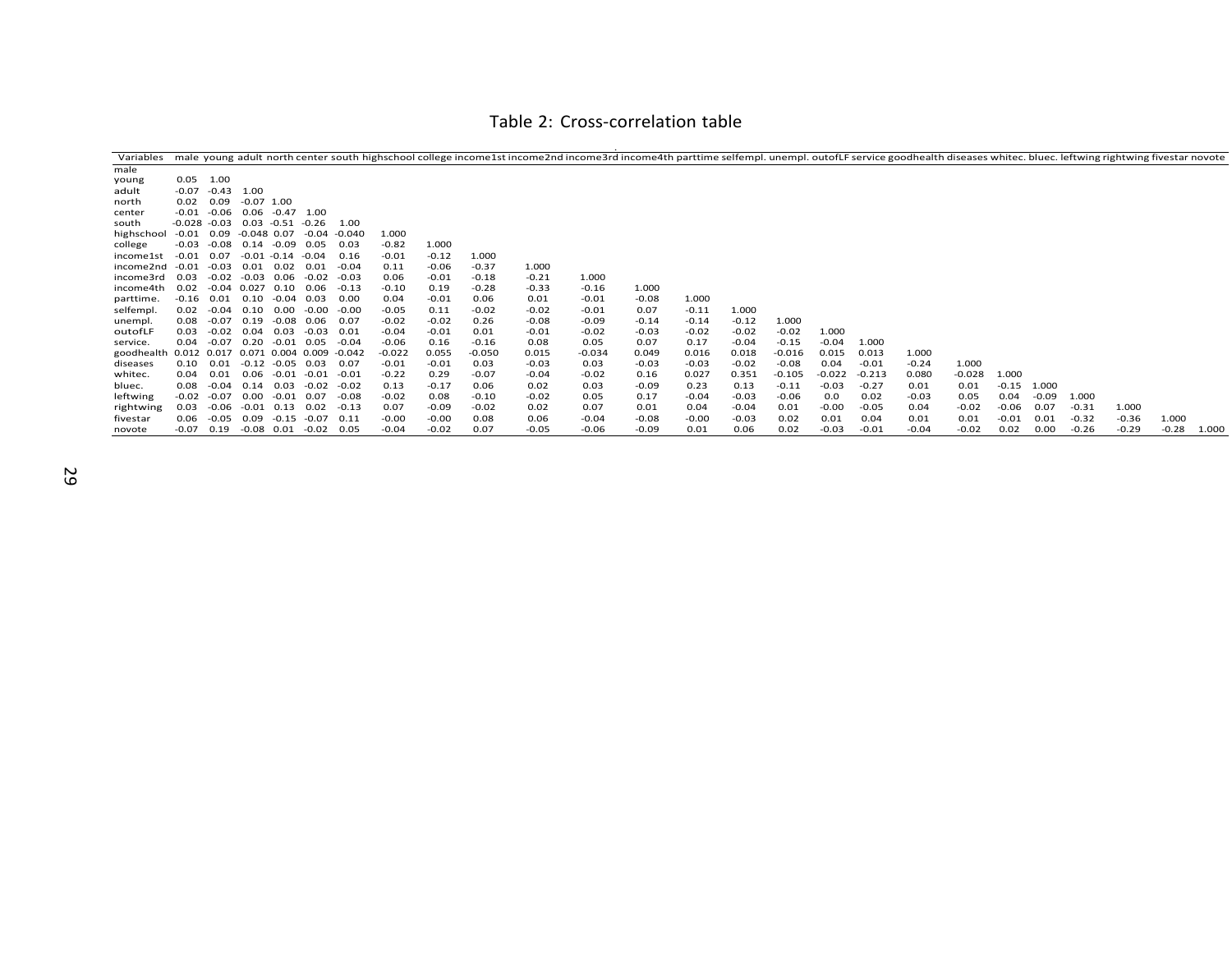|                | (1)             | (2)             | (3)             |            | (4)             | (5)        |            | (6)        | (7)        | (8)       | (9)        | (10)       |
|----------------|-----------------|-----------------|-----------------|------------|-----------------|------------|------------|------------|------------|-----------|------------|------------|
|                | Economic        | Economic        | Health          |            | Health          | Trust      |            | Trust      | Trust      | Trust     | Satisfied  | Satisfied  |
|                | <b>Measures</b> | <b>Measures</b> | <b>Measures</b> |            | <b>Measures</b> | Government |            | Government | PM         | PM        | Government | Government |
| Treated        | $-0.106***$     | $-0.107***$     | $-0.0352$       |            | $-0.0392$       | 0.0374     |            | 0.0205     | 0.00031    | $-0.0248$ | 0.0625     | 0.0473     |
|                | (0.0332)        | (0.0311)        | (0.0414)        |            | (0.0396)        | (0.0402)   |            | (0.0409)   | (0.0375)   | (0.033)   | (0.0385)   | (0.0307)   |
| Ind. Controls  | No              | Yes             | No              |            | Yes             | No         |            | Yes        | No         | Yes       | No         | Yes        |
| $\overline{N}$ | 986             | 955             | 986             |            | 955             | 986        |            | 955        | 986        | 955       | 986        | 955        |
| Pseudo $R^2$   | 0.0062          | 0.00694         | 0.0008          |            | 0.0915          | 0.0008     |            | 0.1364     | 0.000      | 0.1764    | 0.0022     | 0.1410     |
|                |                 |                 |                 |            |                 | Panel B    |            |            |            |           |            |            |
|                | (1)             | (2)             |                 | (3)        |                 | (4)        | (5)        | (6)        | (7)        |           | (8)        |            |
|                | Anger           | Anger           |                 | Fear       |                 | Fear       | Anger      | Anger      | Fear       |           | Fear       |            |
|                | Government      | Government      |                 | Government |                 | Government | Covid      | Covid      | Covid      |           | Covid      |            |
| Treated        | $-0.750***$     | $-0.666***$     |                 | $-0.223$   |                 | $-0.299$   | $-0.272$   | $-0.231$   | $-0.0140$  |           | $-0.0729$  |            |
|                | (0.242)         | (0.225)         |                 | (0.220)    |                 | (0.219)    | (0.192)    | (0.187)    | (0.197)    |           | (0.202)    |            |
| Ind. Controls  | No              | Yes             |                 | No         |                 | Yes        | No         | Yes        | No         |           | Yes        |            |
| Constant       | $5.717***$      | $8.351***$      |                 | $6.355***$ |                 | $9.172***$ | $6.361***$ | $9.441***$ | $6.914***$ |           | $9.148***$ |            |
|                | (0.104)         | (0.718)         |                 | (0.0928)   |                 | (0.710)    | (0.113)    | (0.616)    | (0.0972)   |           | (0.591)    |            |
| $\overline{N}$ | 986             | 955             |                 | 986        |                 | 955        | 986        | 955        | 986        |           | 955        |            |

Table 3: Effect of March 28th speech

Panel A

Panel A reports marginal effects from Probit regressions. Panel B reports the estimated coefficients from linear regressions. Standard errors in parentheses and clustered at province level <sup>∗</sup> *p <* 0*.*10, ∗∗ *p <* 0*.*05, ∗∗∗ *p <* 0*.*01

adj. *R*<sup>2</sup> 0.010 0.135 0.000 0.075 0.001 0.092 -0.001 0.043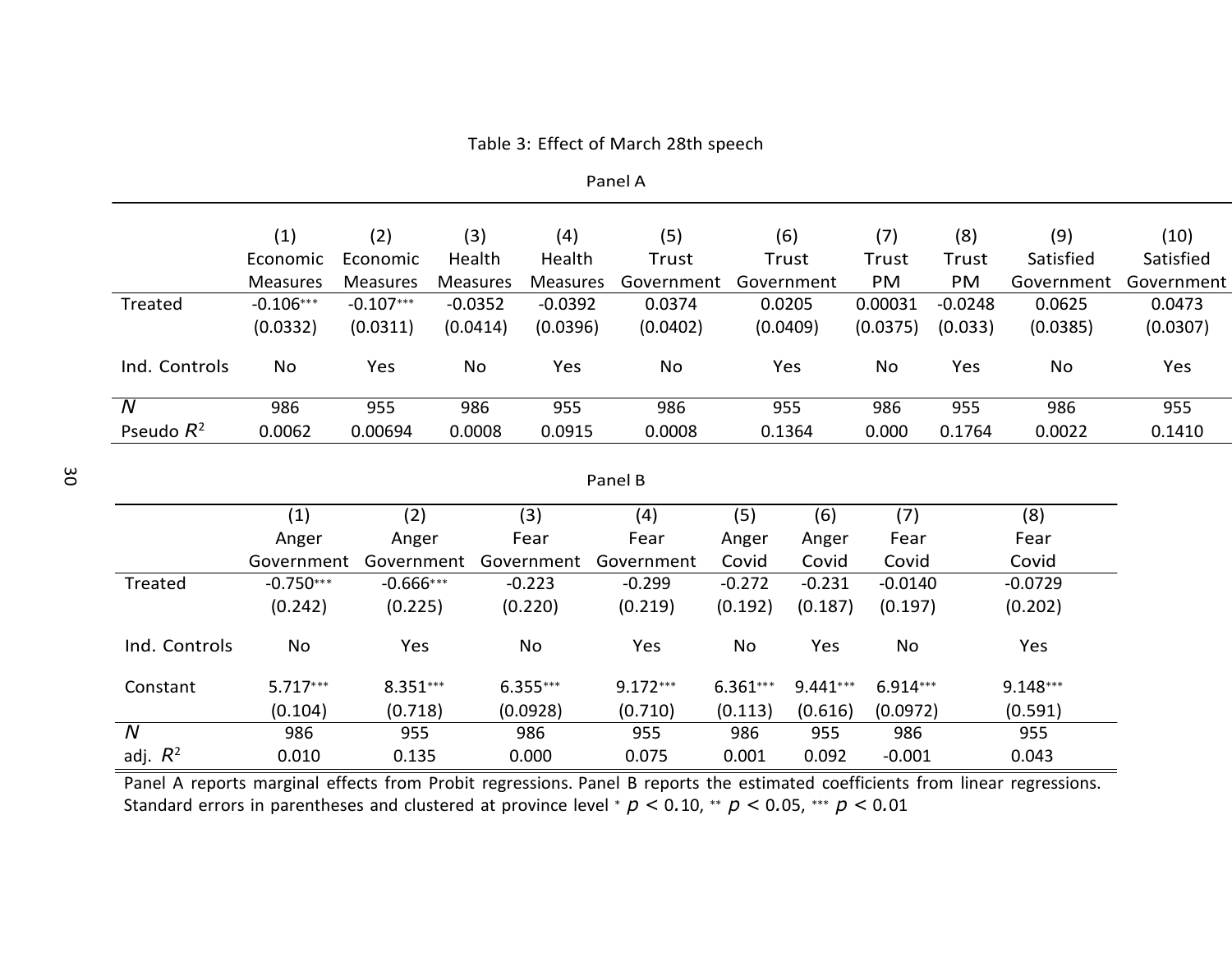| economic measures<br>economic measures<br>economic measures<br>$-0.123***$<br>Treated<br>$-0.115***$<br>$-0.134**$<br>(0.0309)<br>(0.0354)<br>(0.0632)<br>Affected<br>0.0255<br>(0.0982)<br>$0.478***$<br>Affected * Treated<br>(0.175)<br>Stop working<br>0.0400<br>(0.0575)<br>0.0414<br>Stop working * Treated<br>(0.0800)<br>0.0421<br>Income 1st Quartile<br>(0.0552)<br>Income 1st Quartile * Treated<br>0.0529<br>(0.0900)<br>Income 2nd Quartile<br>$0.0772*$<br>(0.0450)<br>Income 2nd Quartile * Treated<br>0.000808<br>(0.112)<br>0.0505<br>Income 3rd Quartile<br>(0.0736)<br>Income 3rd Quartile * Treated<br>0.160<br>(0.121)<br>0.0801<br>Income no answer<br>(0.0646)<br>Income no answer * Treated<br>$-0.221*$<br>(0.123)<br>Ind. controls<br>Yes<br>Yes<br>Yes<br>$\overline{N}$<br>953<br>953<br>953 |              | (1)    | (2)    | (3)    |
|--------------------------------------------------------------------------------------------------------------------------------------------------------------------------------------------------------------------------------------------------------------------------------------------------------------------------------------------------------------------------------------------------------------------------------------------------------------------------------------------------------------------------------------------------------------------------------------------------------------------------------------------------------------------------------------------------------------------------------------------------------------------------------------------------------------------------|--------------|--------|--------|--------|
|                                                                                                                                                                                                                                                                                                                                                                                                                                                                                                                                                                                                                                                                                                                                                                                                                          |              |        |        |        |
|                                                                                                                                                                                                                                                                                                                                                                                                                                                                                                                                                                                                                                                                                                                                                                                                                          |              |        |        |        |
|                                                                                                                                                                                                                                                                                                                                                                                                                                                                                                                                                                                                                                                                                                                                                                                                                          |              |        |        |        |
|                                                                                                                                                                                                                                                                                                                                                                                                                                                                                                                                                                                                                                                                                                                                                                                                                          |              |        |        |        |
|                                                                                                                                                                                                                                                                                                                                                                                                                                                                                                                                                                                                                                                                                                                                                                                                                          |              |        |        |        |
|                                                                                                                                                                                                                                                                                                                                                                                                                                                                                                                                                                                                                                                                                                                                                                                                                          |              |        |        |        |
|                                                                                                                                                                                                                                                                                                                                                                                                                                                                                                                                                                                                                                                                                                                                                                                                                          |              |        |        |        |
|                                                                                                                                                                                                                                                                                                                                                                                                                                                                                                                                                                                                                                                                                                                                                                                                                          |              |        |        |        |
|                                                                                                                                                                                                                                                                                                                                                                                                                                                                                                                                                                                                                                                                                                                                                                                                                          |              |        |        |        |
|                                                                                                                                                                                                                                                                                                                                                                                                                                                                                                                                                                                                                                                                                                                                                                                                                          |              |        |        |        |
|                                                                                                                                                                                                                                                                                                                                                                                                                                                                                                                                                                                                                                                                                                                                                                                                                          |              |        |        |        |
|                                                                                                                                                                                                                                                                                                                                                                                                                                                                                                                                                                                                                                                                                                                                                                                                                          |              |        |        |        |
|                                                                                                                                                                                                                                                                                                                                                                                                                                                                                                                                                                                                                                                                                                                                                                                                                          |              |        |        |        |
|                                                                                                                                                                                                                                                                                                                                                                                                                                                                                                                                                                                                                                                                                                                                                                                                                          |              |        |        |        |
|                                                                                                                                                                                                                                                                                                                                                                                                                                                                                                                                                                                                                                                                                                                                                                                                                          |              |        |        |        |
|                                                                                                                                                                                                                                                                                                                                                                                                                                                                                                                                                                                                                                                                                                                                                                                                                          |              |        |        |        |
|                                                                                                                                                                                                                                                                                                                                                                                                                                                                                                                                                                                                                                                                                                                                                                                                                          |              |        |        |        |
|                                                                                                                                                                                                                                                                                                                                                                                                                                                                                                                                                                                                                                                                                                                                                                                                                          |              |        |        |        |
|                                                                                                                                                                                                                                                                                                                                                                                                                                                                                                                                                                                                                                                                                                                                                                                                                          |              |        |        |        |
|                                                                                                                                                                                                                                                                                                                                                                                                                                                                                                                                                                                                                                                                                                                                                                                                                          |              |        |        |        |
|                                                                                                                                                                                                                                                                                                                                                                                                                                                                                                                                                                                                                                                                                                                                                                                                                          |              |        |        |        |
|                                                                                                                                                                                                                                                                                                                                                                                                                                                                                                                                                                                                                                                                                                                                                                                                                          |              |        |        |        |
|                                                                                                                                                                                                                                                                                                                                                                                                                                                                                                                                                                                                                                                                                                                                                                                                                          |              |        |        |        |
|                                                                                                                                                                                                                                                                                                                                                                                                                                                                                                                                                                                                                                                                                                                                                                                                                          |              |        |        |        |
|                                                                                                                                                                                                                                                                                                                                                                                                                                                                                                                                                                                                                                                                                                                                                                                                                          |              |        |        |        |
|                                                                                                                                                                                                                                                                                                                                                                                                                                                                                                                                                                                                                                                                                                                                                                                                                          |              |        |        |        |
|                                                                                                                                                                                                                                                                                                                                                                                                                                                                                                                                                                                                                                                                                                                                                                                                                          |              |        |        |        |
|                                                                                                                                                                                                                                                                                                                                                                                                                                                                                                                                                                                                                                                                                                                                                                                                                          |              |        |        |        |
|                                                                                                                                                                                                                                                                                                                                                                                                                                                                                                                                                                                                                                                                                                                                                                                                                          |              |        |        |        |
|                                                                                                                                                                                                                                                                                                                                                                                                                                                                                                                                                                                                                                                                                                                                                                                                                          |              |        |        |        |
|                                                                                                                                                                                                                                                                                                                                                                                                                                                                                                                                                                                                                                                                                                                                                                                                                          |              |        |        |        |
|                                                                                                                                                                                                                                                                                                                                                                                                                                                                                                                                                                                                                                                                                                                                                                                                                          |              |        |        |        |
|                                                                                                                                                                                                                                                                                                                                                                                                                                                                                                                                                                                                                                                                                                                                                                                                                          |              |        |        |        |
|                                                                                                                                                                                                                                                                                                                                                                                                                                                                                                                                                                                                                                                                                                                                                                                                                          |              |        |        |        |
|                                                                                                                                                                                                                                                                                                                                                                                                                                                                                                                                                                                                                                                                                                                                                                                                                          |              |        |        |        |
|                                                                                                                                                                                                                                                                                                                                                                                                                                                                                                                                                                                                                                                                                                                                                                                                                          |              |        |        |        |
|                                                                                                                                                                                                                                                                                                                                                                                                                                                                                                                                                                                                                                                                                                                                                                                                                          |              |        |        |        |
|                                                                                                                                                                                                                                                                                                                                                                                                                                                                                                                                                                                                                                                                                                                                                                                                                          | Pseudo $R^2$ | 0.0705 | 0.0664 | 0.0733 |

# Table 4: Heterogeneous Effects-Marginal effects probit table

Marginal effects from Probit regressions. Standard errors in parentheses and clustered at province level <sup>∗</sup> *p <* 0*.*10, ∗∗ *p <* 0*.*05, ∗∗∗ *p <* 0*.*01